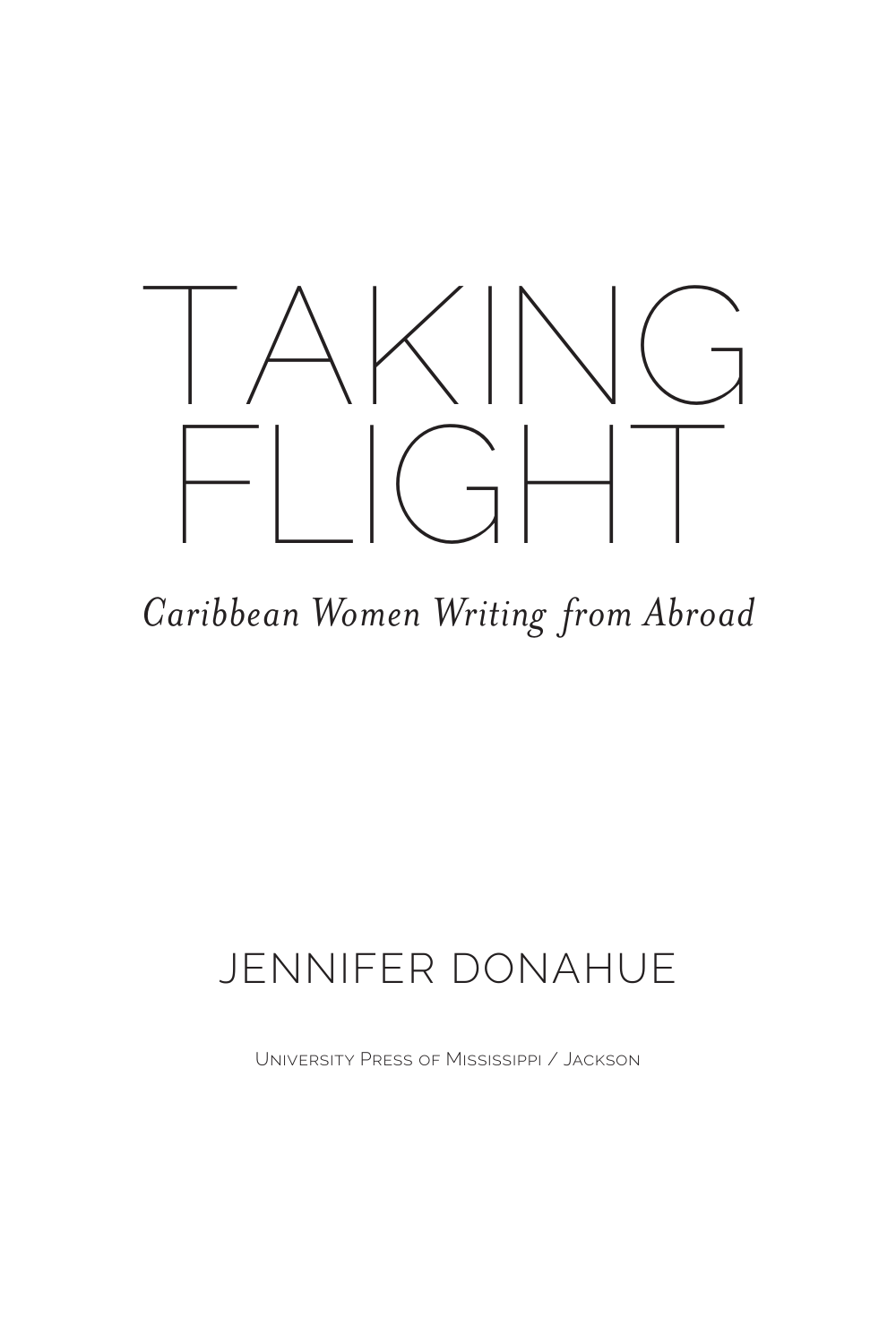# CONTENTS

ACKNOWLEDGMENTS

vii

INTRODUCTION

3

CHAPTER ONE

THE IMMIGRANT EXPERIENCE Trauma, Folklore, and Migration in Danticat's *Breath, Eyes, Memory* and *Krik? Krak!* 13

CHAPTER TWO

DIVIDED ALLEGIANCES AND ALTERNATIVE HISTORIES Michelle Cliff's and Margaret Cezair-Thompson's Focus on Psychological Exile 36

CHAPTER THREE

TRAVERSING THE TRIANGULAR ROAD Retrieving the Past and Reconsidering Cultural Identity in *Praisesong for the Widow* and *Small Island*

60

CHAPTER FOUR

REDEFINING BEAUTY

Elizabeth Nunez's and Pauline Melville's Exploration of Illness, Migration, and Transformation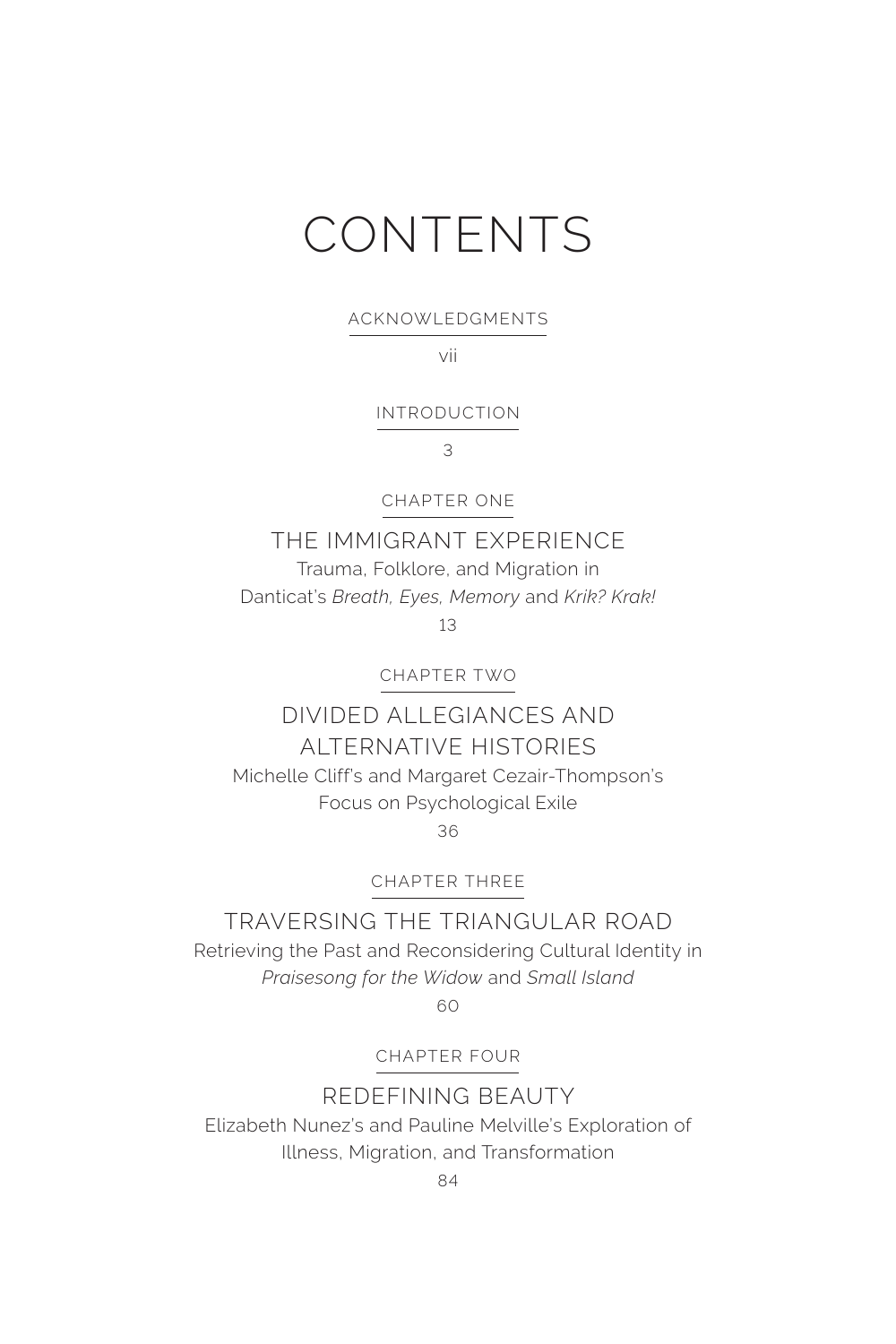vi Contents

#### CHAPTER FIVE

### CONSUMING THE CARIBBEAN Sexuality, Social Norms, and Belonging in *Here Comes the Sun* and  *Land of Love and Drowning*

107

| <b>FPILOGUE</b>      |
|----------------------|
| 133                  |
| NOTFS                |
| 135                  |
| <b>BIBI IOGRAPHY</b> |
| 144                  |
| INDFX                |

153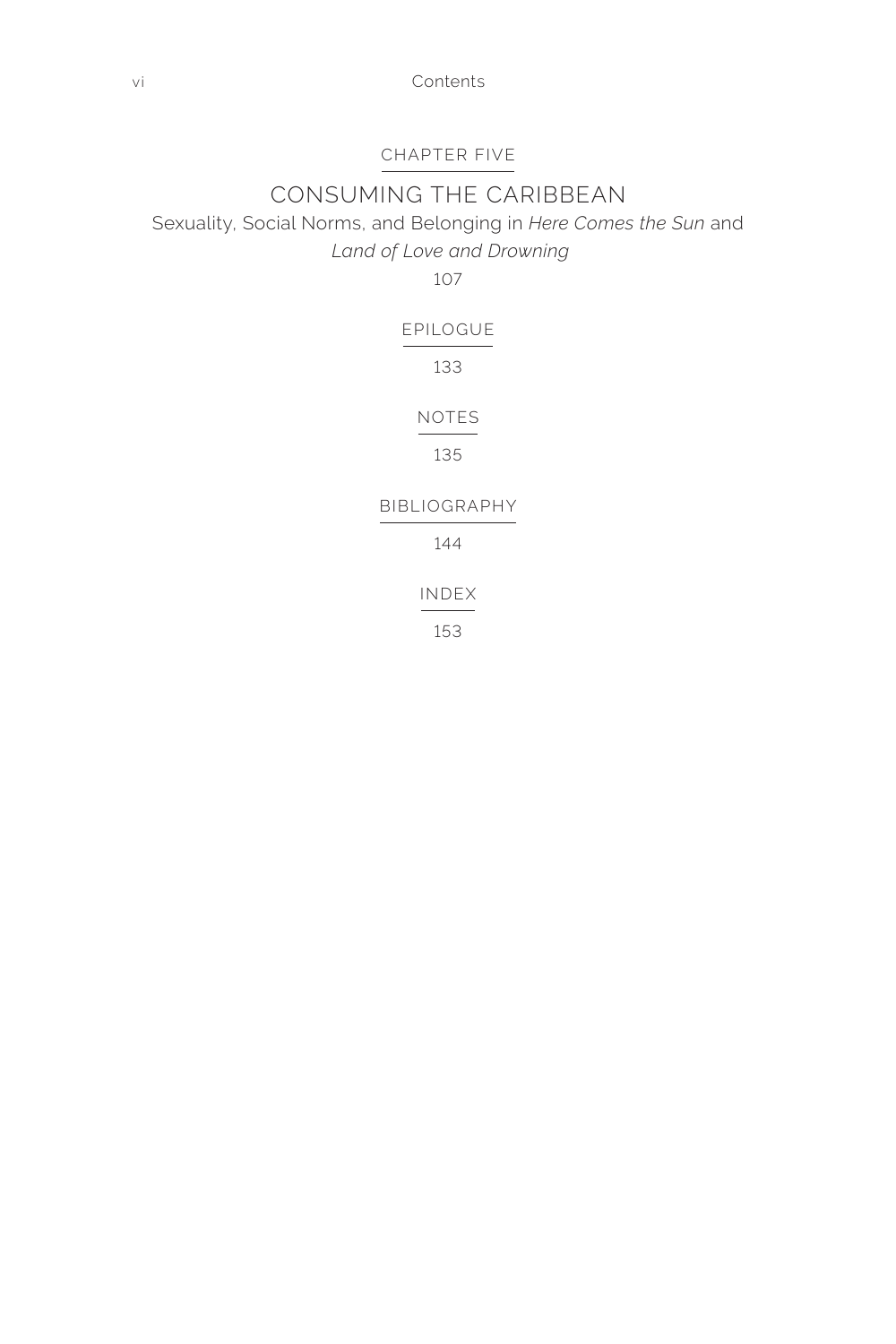#### CHAPTER FIVE

### CONSUMING THE CARIBBEAN

Sexuality, Social Norms, and Belonging in *Here Comes the Sun* and *Land of Love and Drowning*

In its happy tourist avatar, the Caribbean has long figured as the utopian respite from the mechanized, work-driven, capitalistic routines of the overindustrialized world.

—SUPRIYA NAIR

s Angeletta Gourdine asserts in *The Difference Place Makes*, the term<br>
"Caribbean" "denotes a specific geographic locale and connotes para-<br>
dise, relaxation and adventure. Herein the myth of the Caribbean<br>
is home" (0). "Caribbean" "denotes a specific geographic locale and connotes para-. . . is born" (81). Also writing on the constructed image of the Caribbean, Amar Wahab finds that the "trope of paradise is an enduring one that continues to stabilize the Caribbean as a site of consumer fantasy"  $(29)$ .<sup>1</sup> This chapter investigates how Nicole Dennis-Benn's *Here Comes the Sun* (2016) and Tiphanie Yanique's *Land of Love and Drowning* (2014) undercut the paradise myth through critical representations of tourism, sex tourism, and land development in Jamaica and the Virgin Islands.<sup>2</sup> The works explore the interplay of structural inequalities, foreground the emotional and economic impact of exploitative practices, and question who benefits from the commoditization of land and women's bodies.

The novels point to female sexuality as susceptible to scrutiny while the sex-tourism and land-development industries are largely unregulated. In doing so, the works call attention to the relationship between power, economics, and the surveillance of sexuality. In *Consuming the Caribbean*, Mimi Sheller notes that the Caribbean region has a "deep history of relations of consumption, luxury, and privilege for some" (37). My argument extends Sheller's understanding of the tropical holiday as a "safe new means of consuming the Caribbean environment" by reading the service economies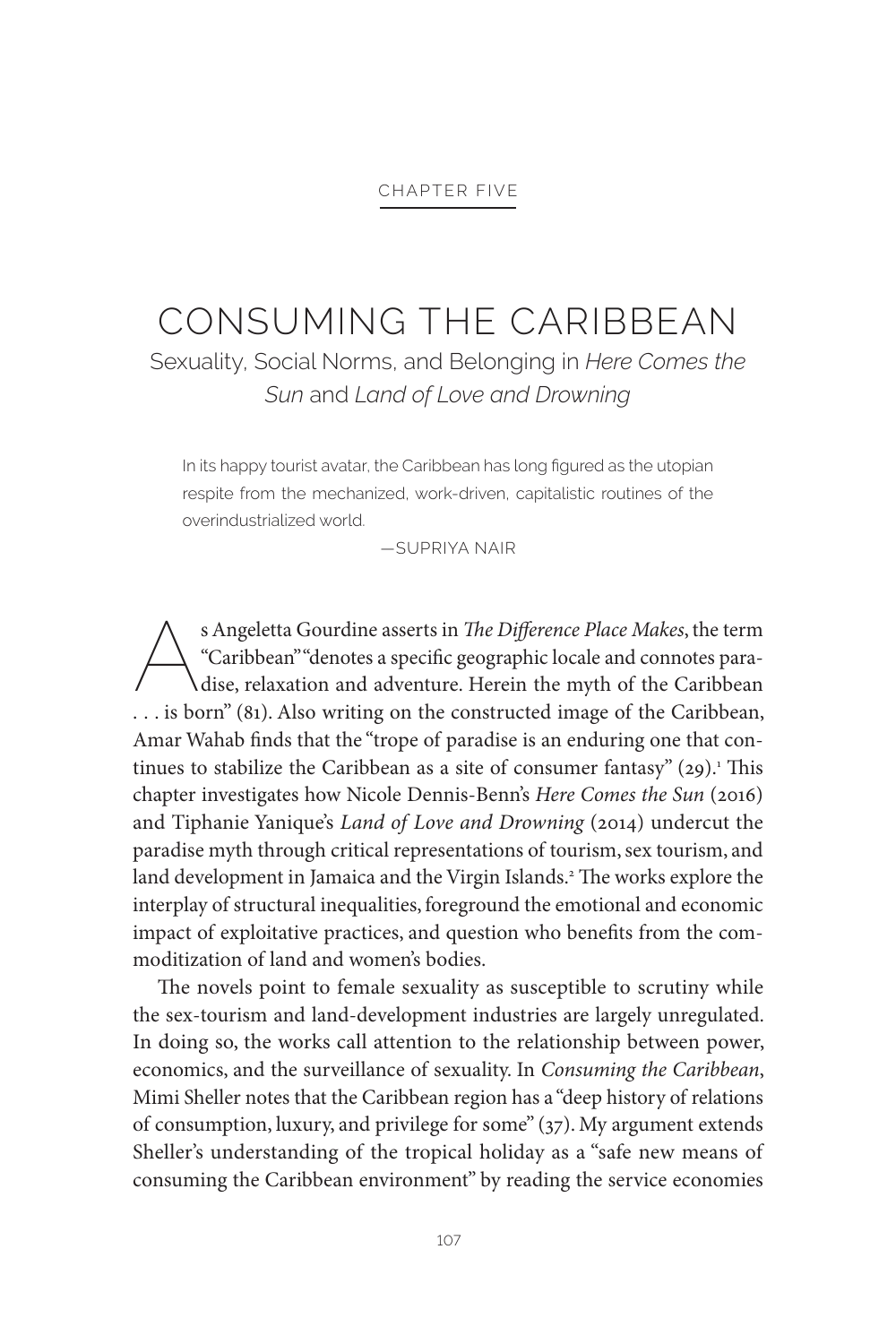in the novels as a set of consumptive industries that are reliant on consumer fantasies (37).3 In *Land of Love and Drowning* and *Here Comes the Sun*, development works not to ameliorate poverty, but to serve the interests of the economic elite. While the authors take tourists and developers to task for their destructive conduct, they are careful not to depict residents as victims of Euro-American power. To be clear, the Caribbean "is never a passive landscape only acted upon nor are its residents simply inert victims," as Supriya Nair observes (8).

The hypersexualized image of the Caribbean that the authors engage with relies on an understanding of Caribbean sexuality as excessive, pathological, and unruly. Like the paradise myth that Gourdine identifies, the conception of the Caribbean as an exotic, resource-filled region is grossly inaccurate and has fueled a culture of exploitation. The novels center the space of the beach and the movement to reclaim that space to highlight the consequences of trespass on land and women's bodies. The works illustrate the costs of crossing individual and cultural boundaries, the norms that "make us upstanding citizens" (Amato 223). The women in Yanique and Dennis-Benn's novels resist attempts to control the spaces they inhabit through their own social, political, and aesthetic means. In the texts, environmental devastation parallels the trauma associated with sexual transgression. Eeona, the protagonist of Yanique's novel, copes with the loss of her father, a man who arranged her marriage to end their incestuous relationship, in the space of the newly transferred Virgin Islands. Margot in Dennis-Benn's text is sold into sex work at a young age and later becomes a madam for a hotel developer who razes her town of River Bank. In *Land of Love and Drowning* and *Here Comes the Sun*, the authors use the protagonists' moves away from home, their respective quests for affirmation, to position home as a site of individual and collective trauma.

#### REGULATING FEMALE SEXUALITY

Yanique's novel, her first full-length fiction work, is set on the islands of St. Thomas, St. Croix, and Anegada. Anegada is especially significant because it is the childhood home of the protagonist's mother and the place that the Spanish named "the drowned land, because it has a history of drowning ships" (Yanique 51). In *Land of Love and Drowning*, Yanique develops a parallel between the regulation of female sexuality and the ownership of land by setting the narrative on the eve of the transfer of the islands from Danish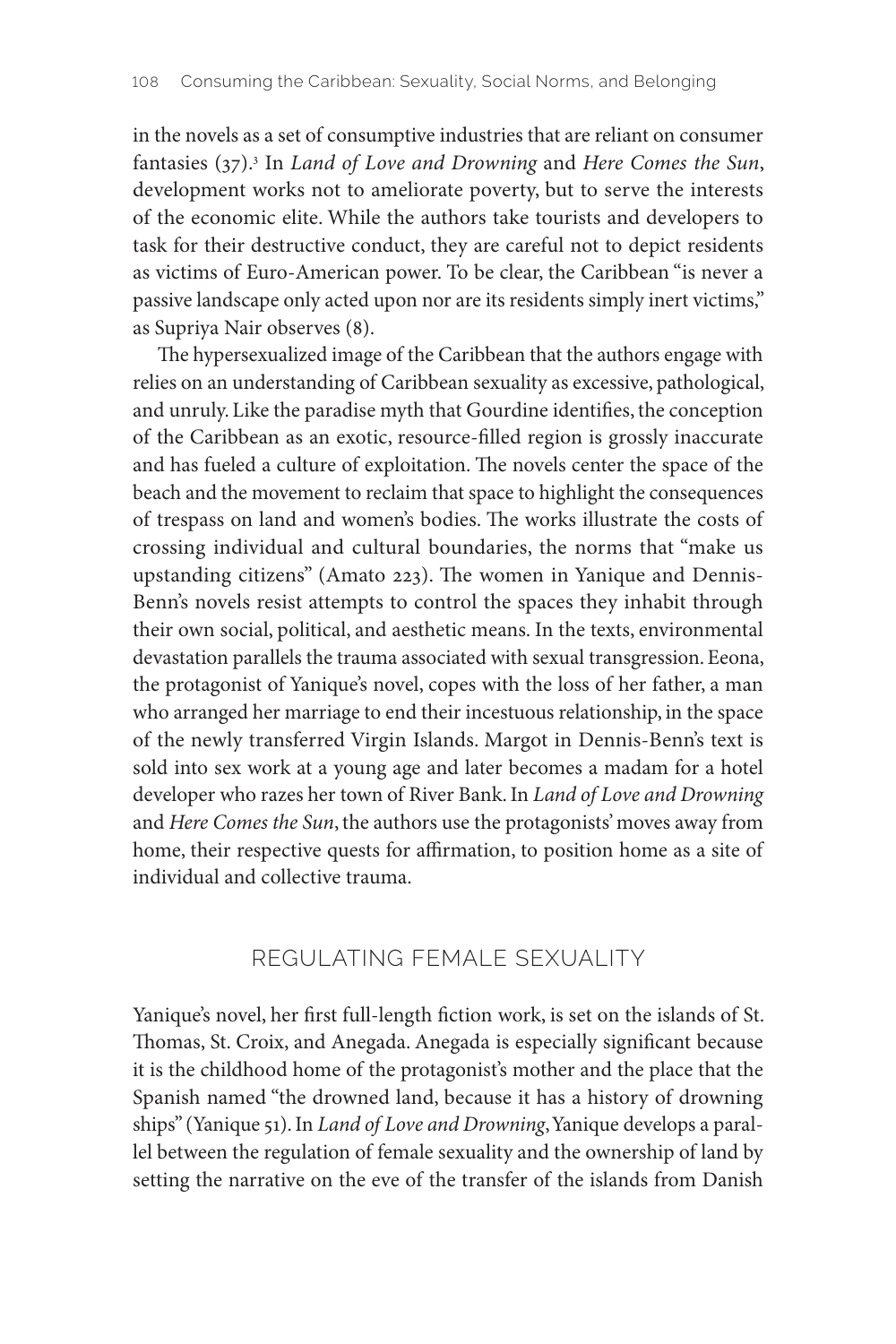to American rule in 1917. Surveillance over the protagonist's burgeoning sexuality primarily comes via her mother, Antoinette. As discussed in the previous chapters, sexuality frequently operates as a force of regulation that prompts women to cover "that which should not be exposed" (Johnson and Moran 9). One example of Antoinette's attempts to constrain her daughter's sexuality is when she instructs the teenage Eeona to pull her dress down. Antoinette asks Eeona to adjust her dress "so it cover the knees at least. . . . That is freedom" (Yanique 13). With this exchange, Yanique frames sexuality as a liability by highlighting the fact that women are responsible for controlling visual access to their bodies. Antoinette's instruction is representative of how girls such as Eeona are taught to be embarrassed of their bodies and to be afraid of unwanted attention. For Antoinette, the suppression of female sexual expression affords protection and thus freedom. During the course of the narrative, Eeona learns that her body is not fully hers but is instead subject to "the gaze of others but also to touch and to violence" (Butler, *Undoing Gender* 21).

Eeona's body, though, is not the only one that is subject to observation. In *Land of Love and Drowning*, women are often placed on display for the enjoyment of men, and readers are positioned as witnesses to the enjoyment that men such as Owen Arthur obtain from gazing on women's bodies. The novel opens with a scene of Eeona's father admiring the body of an unnamed girl. The girl is being used in a demonstration of electricity, a parlor trick-like display in which her hair shoots off in all directions with the touch of a vial to her nose. Through the use of a young woman's charged body, Yanique cements the patriarch's status as a "certain kind of man" who admires young girls' bodies (5). Representative of this is when Owen Arthur admits that "the first half of him desired that he had created this little girl. She was a pretty yellow thing. The lower half of him desired the girl. How young could she be?" (Yanique 4–5). Here, Yanique paints Owen Arthur's sexual proclivities as recognizably dangerous. In adopting the voice of a sexual predator, the author simultaneously exotifies and commodifies the girl as a "pretty yellow thing." In this scene, Yanique repeats, but also distinguishes between, two forms of desire; the first use of the term is rooted in reproduction and patriarchal ownership, while the repetition of the term shifts the focus to an inherently sexual meaning. This passage speaks to the liabilities that female sensuality creates, but it also characterizes the father as a potential danger to the unnamed girl. Specifically, the inclusion of the words "little girl" and "desire" acknowledge the girl's youth, and hence the illegality of a sexual relationship with her. The second use of the term "desire" connects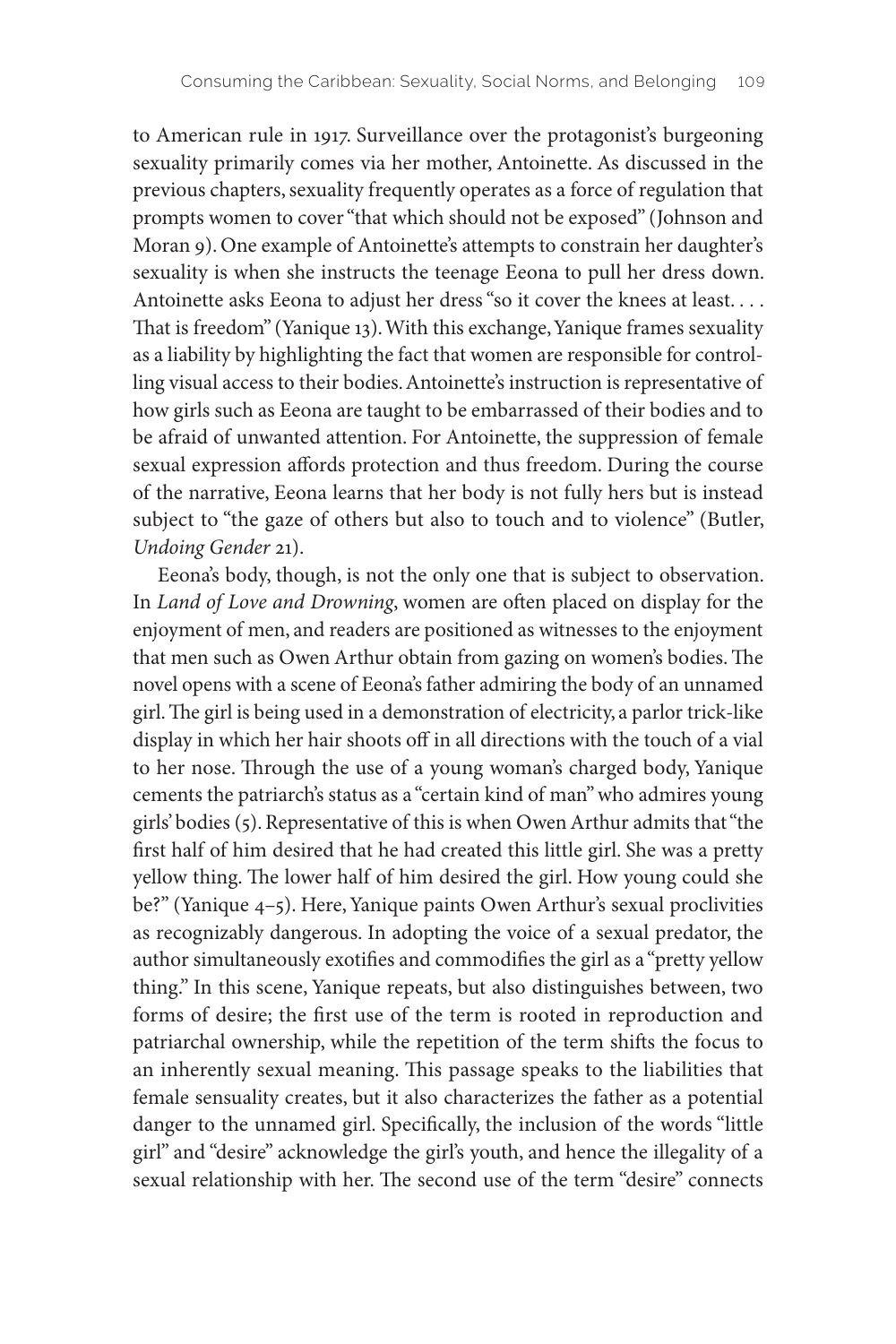male genitalia, vaguely referred to through the phrase "lower half," with the thought of intercourse with the unnamed girl. Interestingly, sex is central in both references; by terming Eeona's father a "certain kind of man," Yanique lays the groundwork for the trauma that follows (5).

Notwithstanding the fact that Owen Arthur's pursuit of censured sexual activity affects his entire family, it is his eldest daughter, Eeona, who bears the brunt of her father's actions. Owen Arthur's obsession with his daughter brings him to collect the "pieces of her hair from the brush and burns them himself, so that no one can steal them and put a curse on her" (Yanique 6). Eeona, a young woman "so beautiful that many call her pure" and her father's firstborn and "only child, thus far, who has survived to life," is groomed for this intimate attachment (Yanique 6). In *The Beauty Myth*, Naomi Wolf comments on the psychological element of female sexuality. Wolf writes, "What little girls learn is not the desire for the other, but the desire to be desired" (126). Wolf's conclusions on desire mirrors Judith Herman and Lisa Hirschman's assertion that "the fairy tale most commonly repeated in Western culture warns girls to expect nothing but abuse from women, and teaches them to look to men for salvation" (1). These claims are important because Eeona's need for salvation renders her susceptible to her father's approach. Owen Arthur's longing to be the sole recipient of his daughter's affection inspires a reciprocal response. Eeona's romantic feelings for her father, admittedly outside the bounds of social norms, are a result of the grooming process.4 In beginning a sexual relationship with his daughter and treating her more like a mistress than his child, Owen Arthur preys on Eeona's need for validation. Eeona yearns to be claimed, to be desired. In Yanique's novel, attention is conflated with and substituted for affection. Because Eeona's emotional needs are largely unmet, she confuses her father's sexual advances for attention.

Throughout, Yanique centers the importance of purity/virginity. Eeona's parents' obsession with their daughter's sexuality reflects their concern over sexual purity. One example of this is Antoinette's decision that "if Eeona did not pitch away her virginity, for she was a girl too aware of her beauty, they would marry her off early" (Yanique 17). Arguably, Eeona's physical attractiveness is a liability for her. If a "woman's body is an ornamented surface [and] women must make herself 'object and prey' for the man," then Eeona, who is keenly aware of her beauty, can be viewed as a subject positioning herself as an object (Weitz 31, 34). Significantly, the use of the phrase "pitch away" simultaneously positions the daughter as an active agent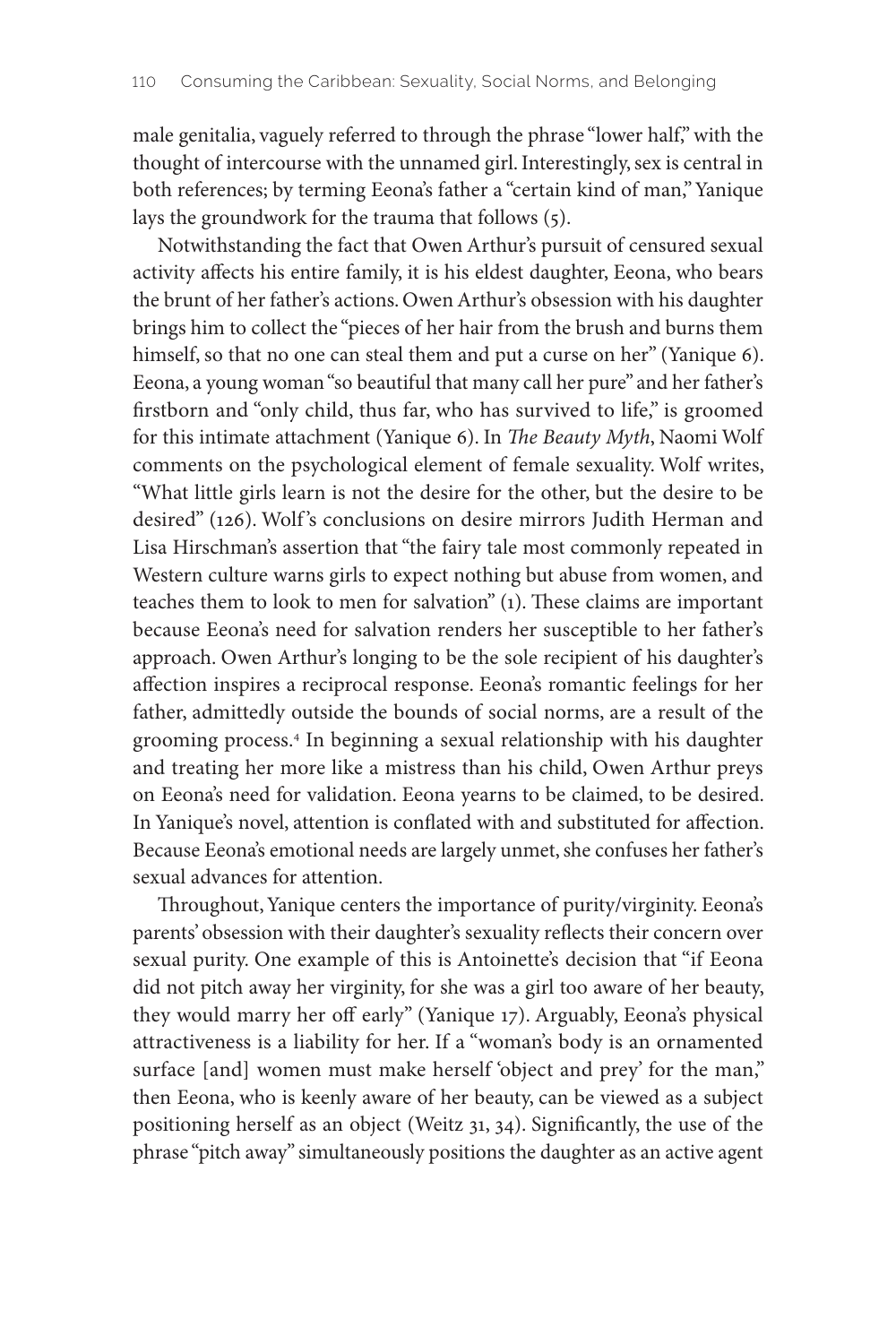and interprets her virginity as an asset. Also intriguing is the use of "they"; the inclusion of the pronoun reinforces Antoinette's role in the socialization process. Regardless of the fact that Antoinette plays a rather superficial role in parental decision making, the use of "they," as opposed to "he," stresses her role in reproducing and reinforcing social norms.

In *Land of Love and Drowning*, Yanique stages the incestuous relationship of Owen Arthur Bradshaw and his daughter Eeona against the backdrop of island beaches and within the context of shifting political allegiances. By characterizing the beach as neither land nor sea, public nor private, the text collapses boundaries and questions the line between acceptable and unacceptable sexual expression. The author uses the beach and the politicized reclamation of that space as a means of discussing sexual citizenship and the surveillance of female sexuality. Sexual citizenship, as Diane Richardson lays out, reflects "normative assumptions about sexuality" (211). By situating Owen Arthur's trespass on his daughter's body within the geographic space of the Virgin Islands, Yanique draws the parallel between body sovereignty and land rights as she illustrates the aftermath that results from the rupture of what Carole Pateman terms the "sexual contract."5 In short, Owen Arthur is unsuccessful in mediating the sexual impulses that drive him to lust for Eeona. These unresolved libidinal impulses cannot be suppressed, which results in a violation of the sexual contract.

In *The Social Construction of Sexuality*, Steven Seidman finds that "sexual behavior that is defined as natural may be celebrated [but that] unnatural desires are condemned and may be harshly punished" (xi). Following Seidman's observation, Owen Arthur's death can be read as closely related to his sexual perversion.<sup>6</sup> Understood thus, it becomes clearer that perhaps the pivotal event of the novel, the patriarch's death, can be read as a suicide. With Owen Arthur's untimely passing, the threat of continued transgression is removed. To explain, the father's death comes the day after he directs Eeona to marry her suitor, Louis, and "go away with him" (Yanique 57). It is not sufficient for Eeona to marry or be "claimed" (legally or sexually) by another man. It is possible that Owen Arthur recognizes that his perverse desire for his daughter requires distance in order to be diverted. Although his death can be interpreted as him having been "called to the island, as though by a siren," an alternative reading infers that he was pushed to the reef by his siren-like daughter and his refusal to let her go (Yanique 59). His inability to pursue a legitimate union with his daughter, "who knew she could sink ships," could be what drove Owen Arthur to crash his ship into a reef near the "drowned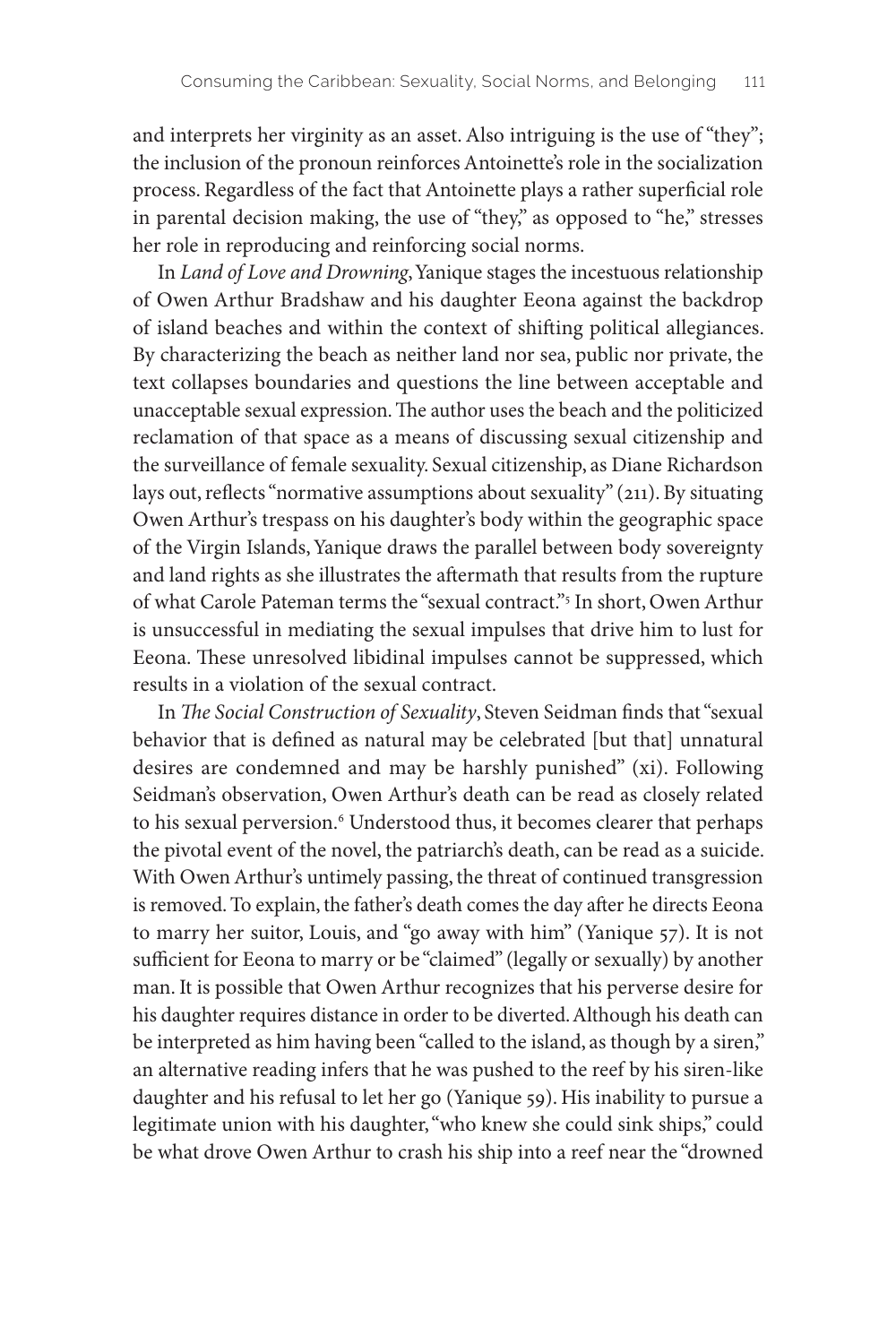land" of Anegada (Yanique 60). That is, he likely dies because he is unable to conform to social norms. While Owen Arthur drowns "for love of [Eeona]," the women he leaves behind must cope with the consequences of his sexual transgressions (Yanique 177).

#### BLURRED LINES

The author explores the impact of sexual and political power by joining patriarchal and political overreach. Yanique broaches the silence surrounding incest<sup>7</sup> through the vehicle of historical fiction. Although the father figure's demise does not come as a surprise, the consequences of his relationship with Eeona do not become clear until much later in the text. Ketu Katrak's work on female sexuality proves useful in understanding how Eeona is affected by her father's advances. Katrak writes, "In cultures where any talk about female sexuality is repressed and silenced, we need to look more carefully for the relations between 'sexual desire' and 'political power'" (14). In *Land of Love and Drowning*, Owen Arthur emerges as a deeply insecure man who is unable to "bear the thought of his women going on" (Yanique 5). This sense of possession is rendered explicit with the use of the terms "his" and "own" throughout the novel. Also notable is an exchange between father and daughter after an intimate swim. Eeona proclaims, "I love you, Papa" to which he replies, "I love you, my own" (Yanique 42). This is followed by the image of the pair with "wind blowing into [their] sea-wet faces that were pressed cheek to cheek" (Yanique 43). If sexual politics concern the codes that govern moral and sexual behavior, as Saskia Wieringa and Horacio Sívori point out, then the Bradshaw family stands as an example of what happens when social norms collapse (14).

The blurred lines of the relationship between father and daughter bring Eeona to see herself as a young woman who "belonged only to [her] father" (Yanique 42). This sense of belonging transcends death. Several years after her father's passing, Eeona remembers, "I had not wanted to think at all about Owen Arthur having another woman and that woman not being me" (Yanique 65). The lack of proper "claiming," whether from her father or from suitor Louis Moreau, leaves Eeona feeling orphaned; Eeona laments that there is "nothing for which she could say, 'I belong to you'" (Yanique 68). Although there is ambiguity surrounding Owen Arthur and Eeona's sexual relationship, readers learn that he "came to Eeona's room. This was something he had not done since she had left the nursery. This was not a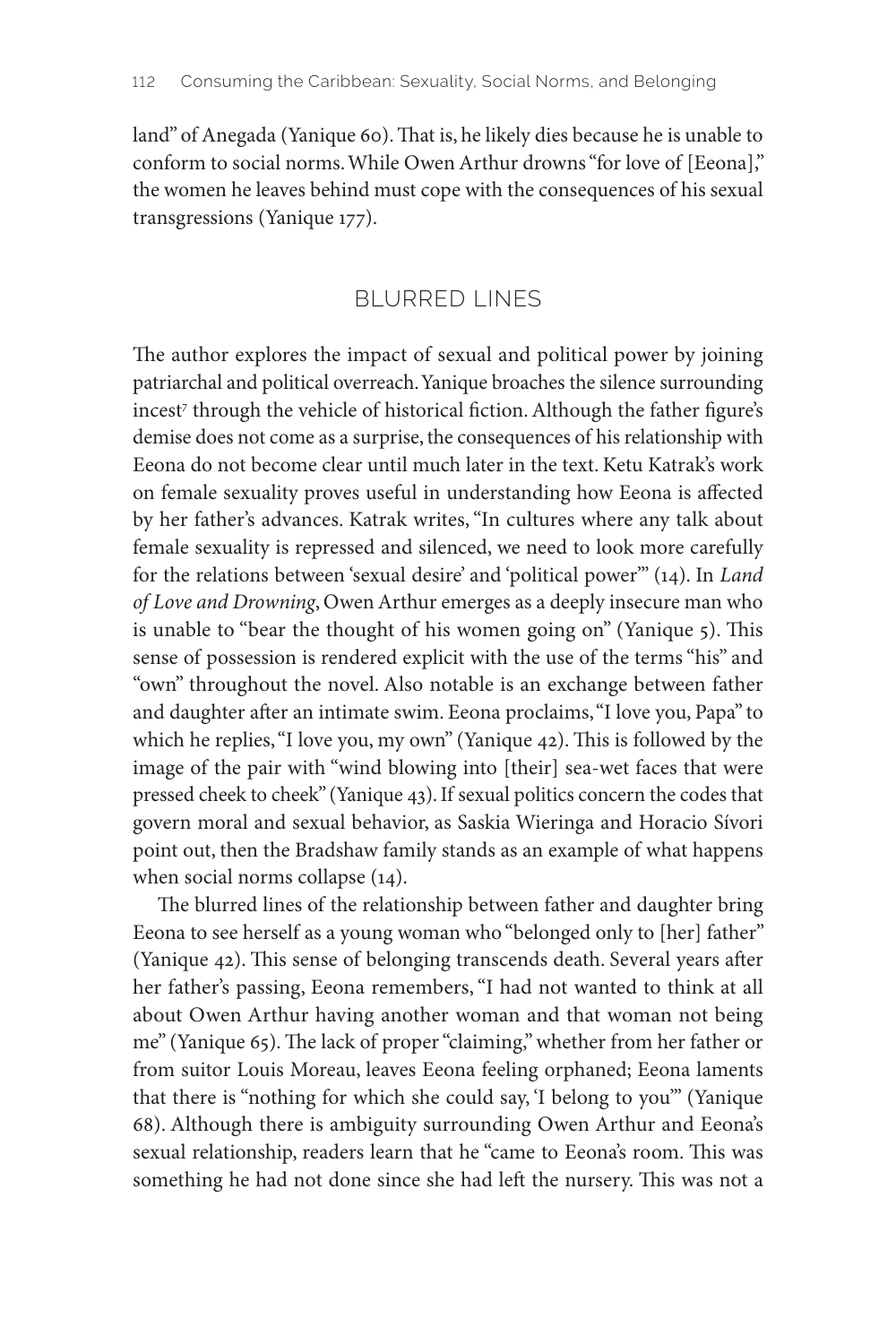thing that fathers did" (Yanique 57). Moreover, Eeona wonders if her father would "really own her now? With Mama just on the other side of the house? Would he not wait until they could sail away together?" (Yanique 57). In deploying an unnamed narrator to introduce the potential of sexual abuse through terms such as "this" and "thing," linguistic choices similar to the use of "there" to refer to Eeona's genitalia, the author makes it clear that Owen Arthur knowingly defied social convention in his relationship with Eeona. This passage rapidly moves to Eeona's perspective and in the process avoids overidentification with the patriarch. The author's inclusion of "own," likely a thinly veiled reference to sexual intercourse, reiterates the trope of sexual advance and reinforces the extent to which Eeona has been groomed for a romantic relationship with her father. Instead of offering judgment, Yanique highlights Eeona's subservient position by placing her father as the one who would determine when the relationship would be consummated. It is not Eeona who can determine when she will be "owned"; it is "he" who will make that decision. Eeona imagines losing her virginity to her father at the same time that they "sail away."

Apart from the narration of Owen Arthur visiting Eeona's room are several intimate depictions of the two. Eeona relates, "We swam in the sea, nude as the Lord made us. The ship a large shield from prying eyes. I would imagine that it was only we alone in this family" (Yanique 42). With this, Eeona imaginatively erases her mother and sister and views herself as the sole recipient of her father's attention. It is significant that religion is invoked to somewhat normalize the image of father and daughter swimming naked. This reference to a religious figure downplays the biological relationship between the pair, collapses kinship, and stresses divination. The passage shifts when Eeona asks her father if he had ever performed oral sex on her mother. When he responds that he had not, Eeona thinks, "Good, his mouth is mine"; Eeona's sense of satisfaction, a claiming of her own, is dashed when she learns that it was Rebekah, her father's mistress, who introduced Owen Arthur to the practice (Yanique 178).

Throughout, the novel offers a space to consider the repercussions of "unnatural love." Owen Arthur is largely unsuccessful at navigating socially constructed boundaries. This becomes evident when he admits that his bond with Eeona runs counter to social norms. He reflects, "We have always known that this is not the way of a good father or of a good daughter" (Yanique 58). Altogether, Yanique avoids a scathing critique of the patriarch and leaves it up to the reader to evaluate his reasoning. Yanique's use of "good" in opposition to the unarticulated "bad" or "deviant" distributes blame without regard to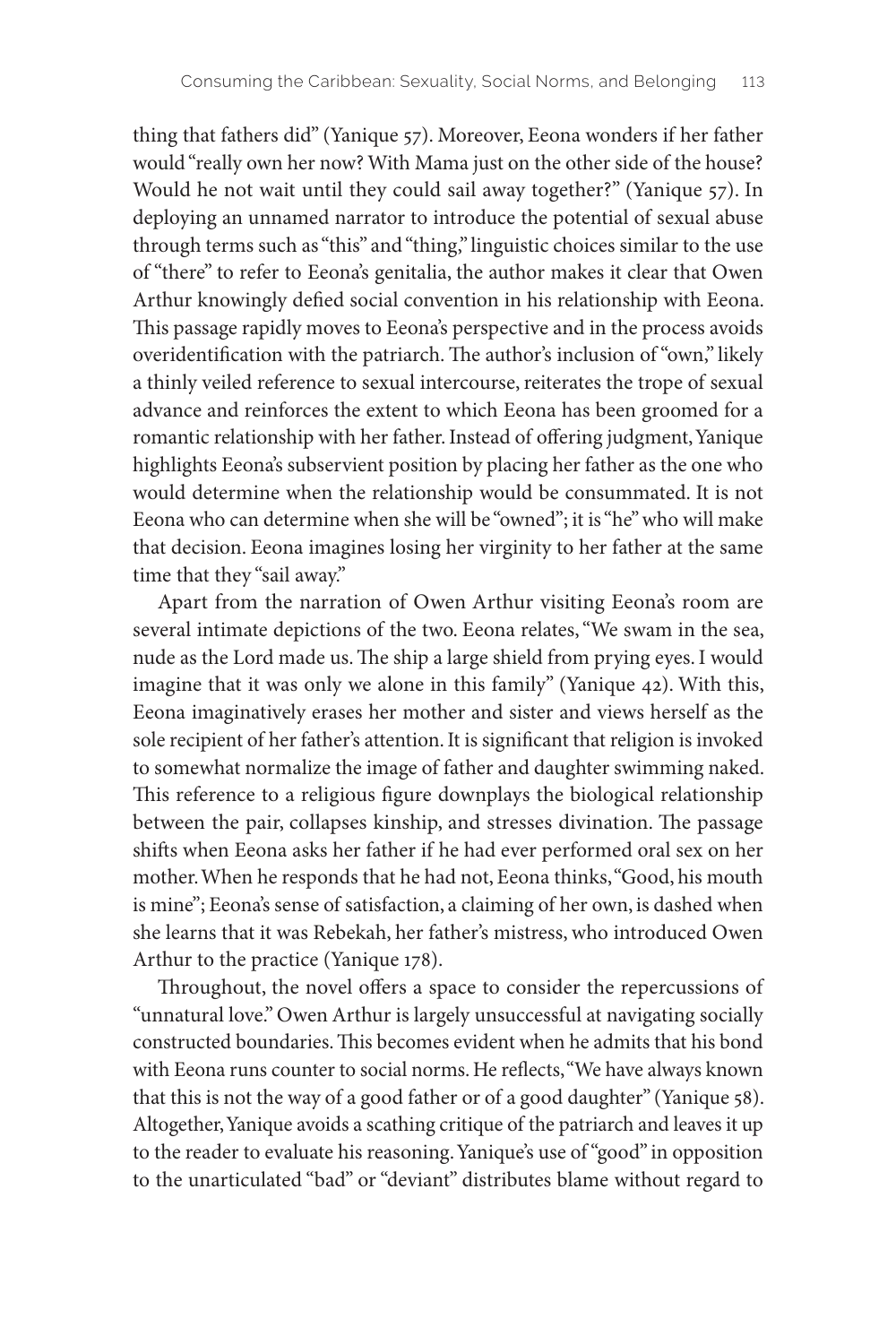age, gender, or power dynamics. Consequently, the novel reflects the rhetoric of victim blaming. Perhaps unable to face his perversions, Owen Arthur asks the object of his uninhibited desire to shoulder part of the moral burden. Laurie Vickroy's work on sexual abuse sheds light on the impact of victim blaming. Vickroy explains that "perpetrators promote forgetting and defend themselves through secrecy, silence, denial, rationalizing, and undermining the victim's accusation. In short, they try to define reality counter to victims' experience" (19). Indeed, Owen Arthur endeavors to rationalize his relationship with Eeona; rather than accept this logic, Eeona delivers a wholesale rejection of her father. Her rebuke, offered after she is summarily rejected by him, can be read as an attempt at redirecting shame.<sup>8</sup> Melissa Harris-Perry has cogently argued that "because shame is connected to collective rules and shared expectations, it is a basic tool by which societies create moral order. . . . Shame makes us view our very selves as malignant" (107, 109). Eeona's response to her father and his death, then, can be viewed as intimately connected to the maintenance of moral order. Instead of admitting that their actions cannot continue, as Owen Arthur points out, Eeona declares, 'Then I wish you would die, Papa. I wish you would just die" (Yanique 58). The outcome of her directive is a "telegram [that] came the following evening: '*Homecoming* wrecked on Anegada reef. Two survivors. Captain not among them'" (Yanique 58).

#### CLAIMING

In stark contrast to Owen Arthur's sense of shame is his wife's self-assuredness. Antoinette is painted as "wild" and is often admonished for her behavior. For instance, Owen Arthur chastises Antoinette when he tells her that her "influence is causing [Eeona] to have [her] same wildness. She is becoming bold, going beyond herself" (Yanique 15). Given this, it is possible that Owen Arthur began abusing his daughter to "tame" her, to prevent the very selfassurance that Antoinette is known for. The text specifies that Antoinette's condition was a "nervousness brought on by the pregnancies and miscarriages. A woman's wildness" (Yanique 16). The protagonist reflects: "Mama had wild and wandering tendencies. . . . If a woman was not self-possessed, she was in danger of the wildness" (Yanique 24). In contrast to her mother's "wildness," Eeona craves to be "owned," to transfer responsibility for her wellbeing to someone else. The protagonist remarks on her need for escape following rejection/loss when she admits that "hadn't she, in a wild way,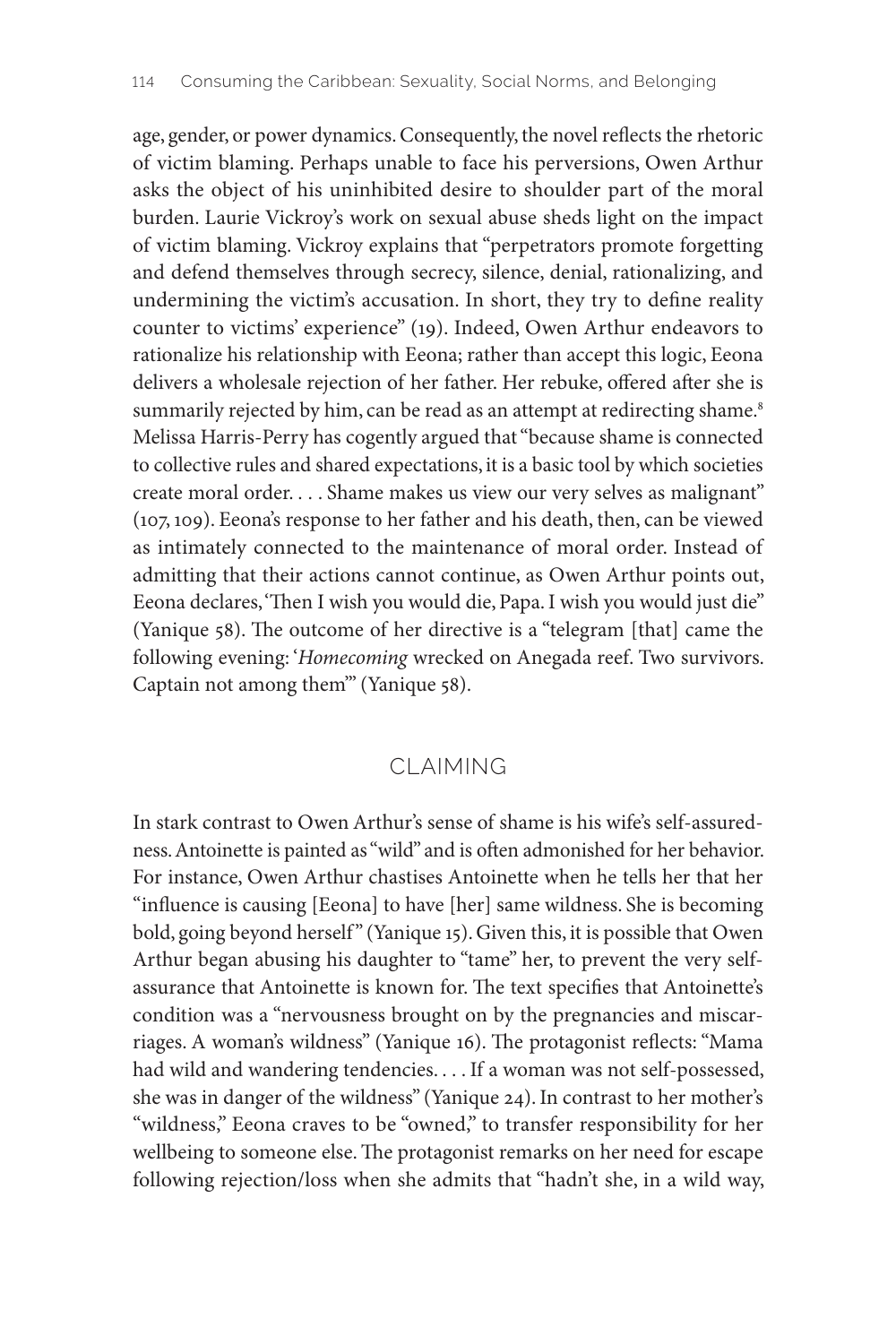wanted to be stolen?" (Yanique 195). Eeona views herself, and in particular her body, as property that another can easily stake a claim on. In *Land of Love and Drowning*, "wildness" is mediated by external sources, be it developers or patriarchal influence. In evoking questions of ownership and possession, the author highlights the precarious nature of female agency.

Unable to effectively negotiate the events of her adolescence, Eeona seeks to "go where no one would know her history, her losses, and her transgressions" (Yanique 137). In response to her lack of "claiming," she purchases land on the island of St. John and opens an inn; "She owned the inn. . . . She had made her own inheritance. Just so" (Yanique 263). On St. John, Eeona jests about being invisible and wishes that she could "be like a witch flying in the night" (Yanique 252). Speculation about the protagonist mounts when Franky, Eeona's brother-in-law, wonders if she is "one of those women who preferred women" (Yanique 254). Collectively, reactions to the absence of a husband and an inability to successfully procreate reflect the pressure placed on women and the damage that social mores can have on those who cannot or will not conform to norms.9 Near the conclusion of the text, rumors abound. Eeona is said to have been seen "with her hair flying wings, seen on the road, wandering as though lost" (Yanique 330). Yet another depiction paints her "wandering the roads at night like a ghost. . . . Just last night she *was* a cat with long silver fur in mats and curls" (Yanique 333). More than illustrating what is often identified as a Caribbean hyperactive imagination, Eeona's demeanor points to the tendency to pathologize women who defy social norms. Importantly, such logistical leaps reify the link between hysteria and women. In *Land of Love and Drowning*, Yanique explores the consequences of what society deems "unnatural." An example of this is when Anette, Eeona's sister, wonders if Eeona "had finally gone crazy. No children. No husband. And all that nastiness Mr. Lyte had talked about" (Yanique 333). In this line, Anette's sentiment perpetuates a view of incest as something that the survivor should be ashamed of; in referring to the exchange as "nastiness," Anette, furthers a view of her sister as tainted. This response highlights what happens when there is no outlet to successfully negotiate the effects of abuse.

In the conclusion of the narrative, Eeona finds peace on the island of Anegada, a land that "called Eeona" (Yanique 339). As Lyonel Norman, Antoinette's fiancé (prior to her relationship with Owen Arthur) observes, "People always coming back here trying to find who they belong to" (Yanique 340). Eeona brings closure to her past when she visits the wreckage of her father's ship and "flew, like a witch, above *The Homecoming*" (Yanique 343).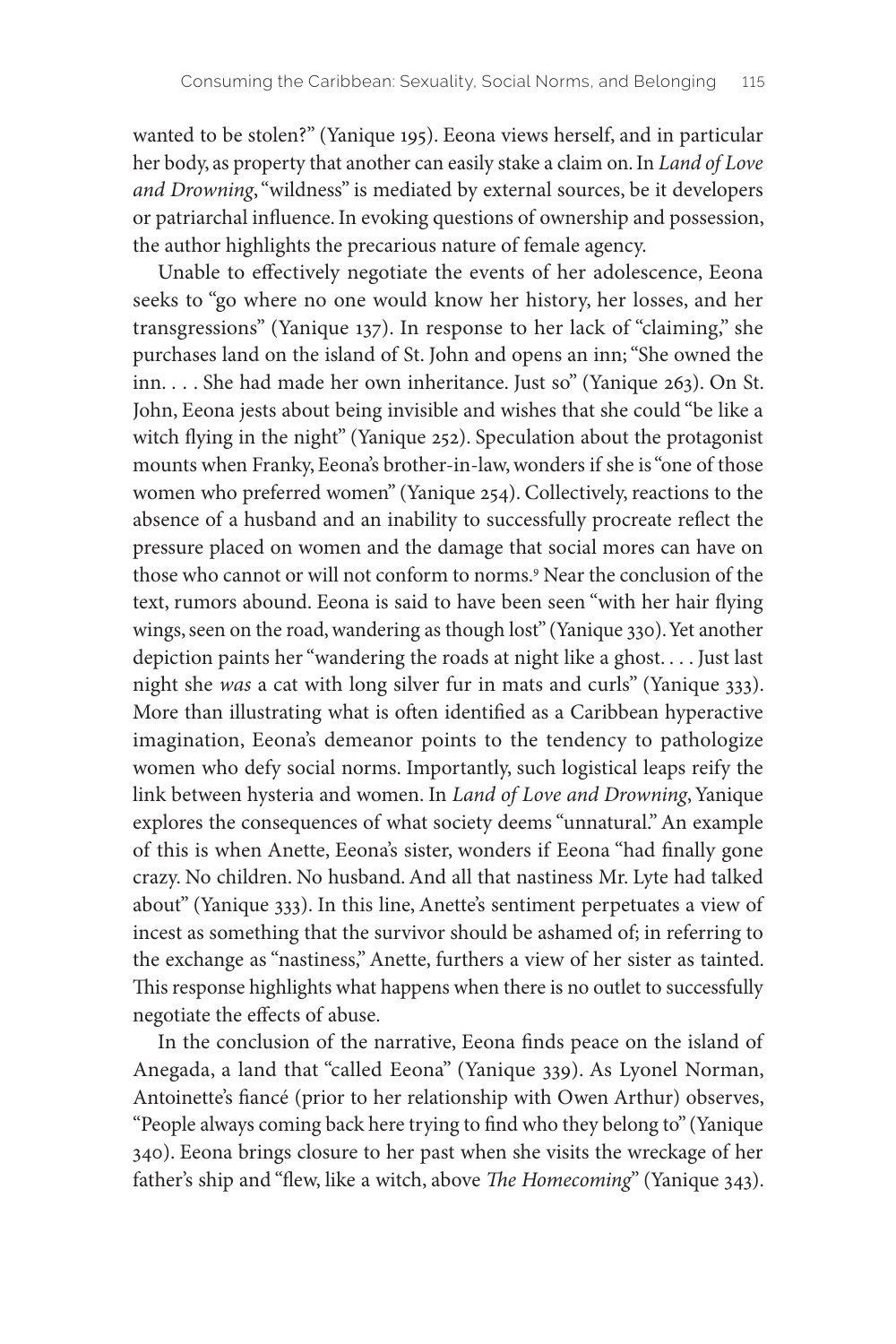This cathartic event, in which the ship functions as a symbol of collective trauma, draws Eeona from a dissociative-like state. "Eeona awoke. And she was not herself. Not herself at all. She knew where she was. She knew how she had gotten there. She knew she had not made it to touch *The Homecoming*," the narrator recounts (Yanique 344). Significantly, she didn't need to touch the desk to cope with what happened on that ship. "Eeona had never wanted, really, to be anything but her father's daughter" but was unable to cope with the loss of her father or the resulting disintegration of her family structure (Yanique 344). As a whole, the novel deals with secrets and their effects. This is evident when Yanique reveals the double meaning of the protagonist's name. Mr. Lyte, the inn's gardener, explains: "He Own Her. That's the elder daughter. He Own Her because the father hold the girl first. . . . He ask too much of the girl. He Own. Her turn out witchy" (Yanique 308). In connecting ownership, sexual transgression, and loss, Yanique illustrates the vast effects of personal trauma.10

#### NO TRESPASSING

Paralleling Yanique's discussion of women's bodies and psychological health is the author's treatment of the Caribbean environment. The author expands her investigation into the consequences of patriarchal power with a critical view of beach privatization. In *Land of Love and Drowning*, resistance to beach privatization comes in the form of the BOMB, or the Beach Occupation Movement and Bacchanal.<sup>11</sup> An unnamed narrator relates, "We were marching on the sand and doing wade-ins and soak-ins and—for those who could—swim-ins. Running to the beaches in the middle of the night, past the guards and the dogs" (Yanique 312). Specifically, protesters pretend to be Afro-American tourists by donning hats, cover-ups, sunglasses, and sandals. Once on the beach, the protesters reveal themselves, turn on a radio, scream, "We is the Virgin Islands," rip off their costumes, and run into the water (Yanique 313). This humorously subversive act of announcing themselves and taking back the beach often yielded calls to the police and demonstrators in jail. At the same time, Yanique's inclusion of guards and dogs strips the passage of levity and develops a contentious political atmosphere. Motivated by the contrast between the locals, who are faced with "NO TRESPASSING" signs, and tourists, who are invited onto beaches without passes or permission, protesters combine activism and pleasure by bringing "coolers of rum and Coke" to the beach—hence the term "bacchanal." It is important to note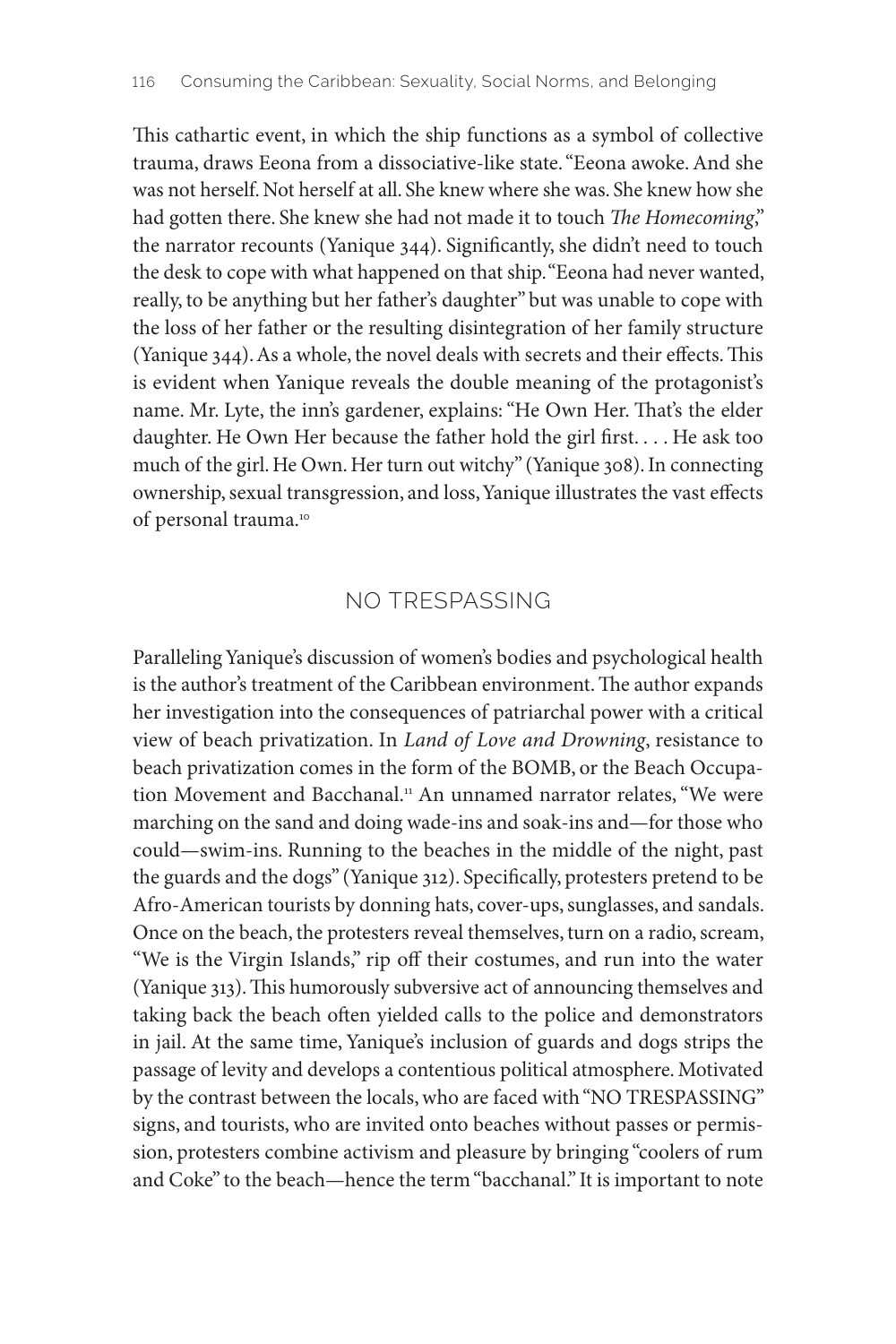that the events Yanique details are not fiction. "By 1970, only two of the more than fifty beaches on the island of St. Thomas were open to the 'public.' Even though the Open Shorelines Act of 1971 [allowed] public use of the coastal zone . . . , access to that zone to this day is not legally mandated" (Johnston).

In fictionalizing the beach-access movement in the Virgin Islands, Yanique calls the efficacy of public trust doctrine into question. Despite legislation that holds that "certain natural and cultural resources are preserved for public use, and that the government owns and is required to protect and maintain these resources," residents in *Land of Love and Drowning* are often blocked from accessing the island's beaches (Felix 421). According to public trust doctrine, the land above the "mean high-tide land, or dry sand, is often privately owned. . . . As a result of this 'trust,' the public has a right to use the lands and waters [to the land seaward of the line]" (Felix 424). Currently, the US Virgin Islands "upholds the principles of the public trust doctrine through the Open Shorelines Act," which is the same act referenced in the novel (Felix 422). While the act is in place and is enforceable, hotels and property owners often find indirect ways of limiting access. The residents in Yanique's novel, through their protest, fight uncontrolled development and assert that they should have equal access to the shoreline. In 1971, the protest resulted in the creation of an Open Beaches Committee and the Open Shorelines Act. Although the Open Shorelines Act "cemented a right of public use of the coastal zone . . . access to that zone . . . is still not effectively enforced [largely because] . . . there is no specific language [mandating] a right to access these shorelines" (Felix 430, 434).

The BOMB movement, as depicted in Yanique's text, was short-lived. Within one month, the protest was over. The Free Beach Act, officially termed the Virgin Islands Open Shorelines Act, was passed shortly thereafter. When the legislation went into effect, the "last mean hotel and the last stingy family had to take down their PRIVATE signs and remove their chains. [Locals] lay on the beach and felt [their] self-worth rise with the tide" (Yanique 324). This passage is particularly significant because it ties present-day economic disparity to the island's history of imperialism and servitude through the inclusion of the word "chains." While the author artfully connects historic events, the critique of tourism is perhaps more interesting. When discussing life after the BOMB movement, the narrator concludes that the "authenticity, which was really poverty, was pulling in the tourists once again" (Yanique 315). In the end, Yanique's novel calls readers to question whether the destruction of a lighthouse to build a Marriott hotel that will "shine brighter than anything" is worth the cost of a historic landmark (329).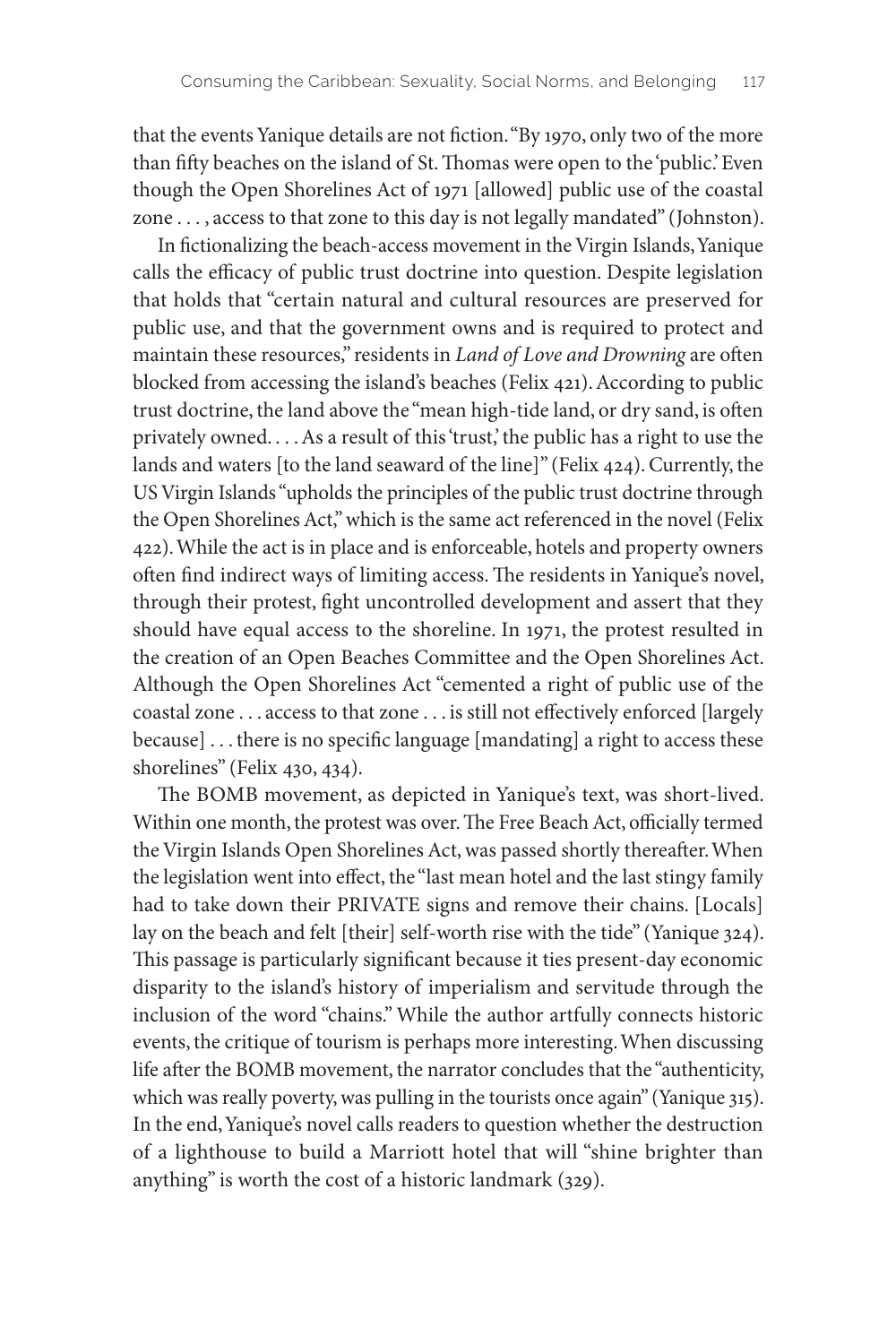#### SELLING SEX

As in the Virgin Islands, tourism and sex tourism are multibillion-dollar industries in Jamaica. Ibrahim Ajagunna and Ann Crick observe that sex tourism functions as a separate economic sector and is now a "common practice in many Caribbean Islands" (182). The easy assertion may be that tourism is responsible for the rise in sex tourism. Although the growth of mass-market tourism can fuel sex tourism, it is important not to conflate the industries. The narrative reveals that the sex-tourism industry in Jamaica relies on exoticism and a hypersexualized view of women's bodies. Belinda Edmondson, among others, has linked the public image of Caribbean women with various forms of nationalism. For the working-class characters in Dennis-Benn's text, Jamaica "is no paradise" (44). While islands may be associated with tropical fecundity, for residents such as Margot, Jamaica is not a utopia. As an employee at an all-inclusive resort that relies on the four Ss (sea, sun, sand, and sex), or the key elements that construct the Caribbean picturesque, the protagonist, Margot, is one of many in "a country where they [the help] are as important as washed-up seaweed" (Dennis-Benn 9). This conception of identity recalls European ideas regarding the treatment of colonial lands as places as brimming with limitless resources. As Graham Huggan and Helen Tiffin point out, "Settlers set about rendering them [the colonies] productive and profitable through imported methods rather than by accommodating them to local circumstances" (8). Also addressing how the Caribbean region has been exploited, Kamala Kempadoo explains that "territories that once served as sex havens for colonial elite are today frequented by sex tourists, and several of the island economies now depend upon the region's racialized [and] sexualized image" (1). In *Here Comes the Sun*, Dennis-Benn details how tourists' conceptions of Caribbean women translate into profit for the protagonist, Margot, and her boss, Alphonso Wellington.

In her debut novel, Dennis-Benn exposes the hypocritical surveillance of female sexuality. In the work, heterosexual sex (including prostitution) is permissible while the stigma against homosexual intimacy functions as a site of social control and an important element of state power. Sex work offers economic and psychic escape for the protagonist, but comes at a cost. Although Margot gains social and economic mobility as a result of her involvement with sex work, that lifestyle is possible because she exploits others, most notably by recruiting and training young women to be sex workers and by tricking her girlfriend into abandoning her land to make way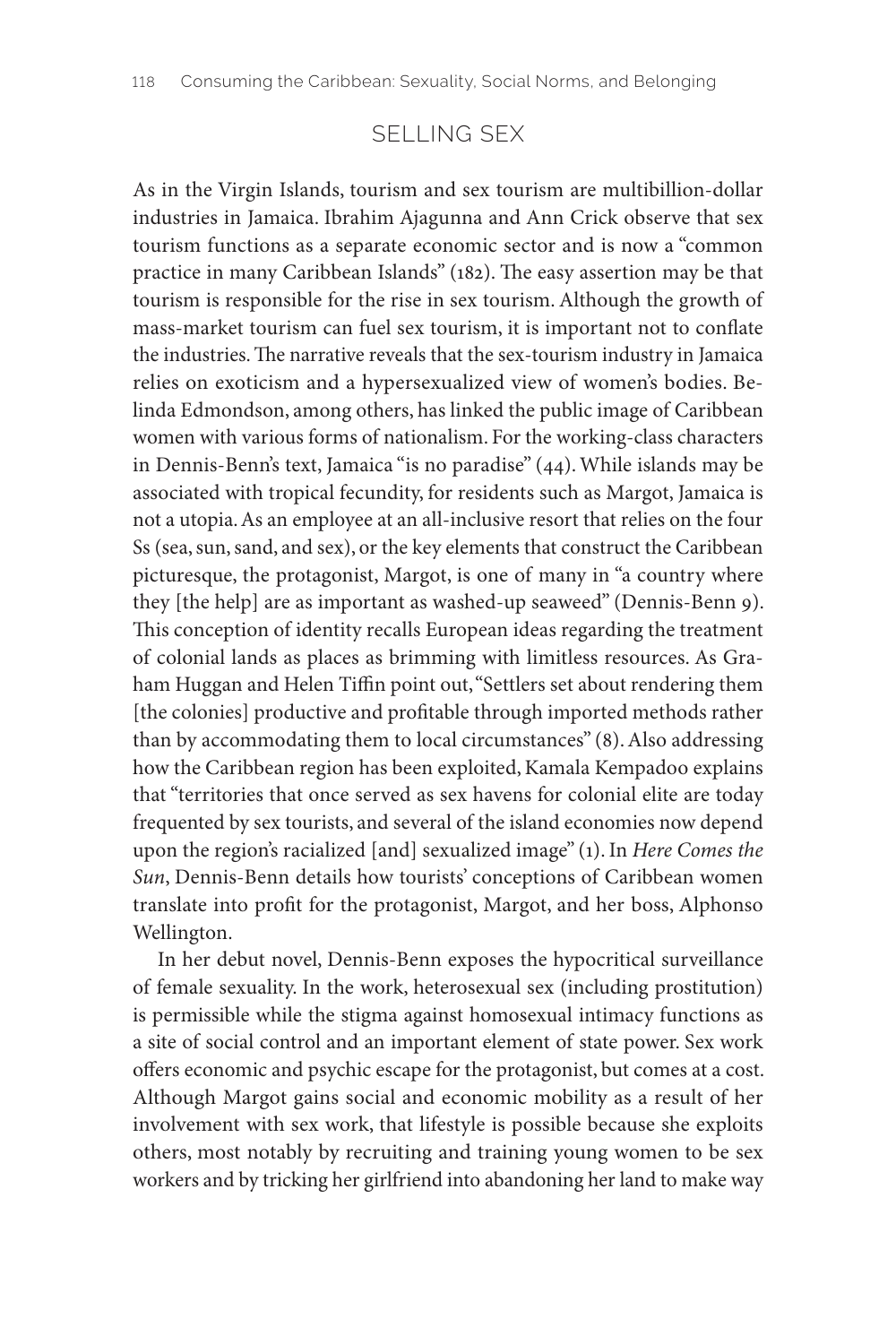for a resort. In *Here Comes the Sun*, Dennis-Benn contrasts the normalization of exploitative practices such as prostitution with the demonization of same-sex intimacy to comment on the ramifications of heteronormativity in Jamaica.12 By developing an atmosphere that combines pious devotion, exclusion, and the commodification of women, the author calls attention to the relationship between power, economics, and the surveillance of sexuality. Dennis-Benn inverts the colonial gaze and centers the environmental implications of hotel development. The novel calls readers to meditate on the racial, sexual, and economic complexities of Jamaica's service economies. Dennis-Benn utilizes Margot's move to a beachfront villa and the subsequent eviction of River Bank's residents to position the town as a site of personal and environmental loss.

The author deploys the protagonist as a touchstone for the emotional implications of sex tourism and land development. As Dennis-Benn reveals, Margot's "real job" is to provide sexual services to vacationers; she later trains and supervises a group of women who service hotel guests. Each night, "She goes to the employee restroom to freshen up . . . and powder her face before sauntering to the client's room. . . . She doesn't see it as demeaning. She sees it as merely satisfying the curiosity of foreigners; foreigners who pay her good money to be their personal tour guide on the island of her body" (Dennis-Benn 10). Here, the "tour metaphor" affords a reexamination of the long-standing commodification of Caribbean women's bodies and renders questionable the intentions of unnamed foreigners. Notably, the use of the term "curiosity" reinforces gender, racial, and class division and implies that a process of self-relationing is occurring. In the narrative, tourists' curiosity is often fed by racist ideology and stereotypical images of Caribbean women. It is implied that the clients are curious about black and brown women's bodies, curious about what "exotic women" are like as lovers. They pay to satisfy this curiosity. At the resort that Dennis-Benn constructs, a space that was redecorated to remove the "vibrant colors, palm trees, and artwork by Jamaican artists," sex tourism is socially normalized (Dennis-Benn 47). The author writes, "Each man has a girl or two—local brown girls . . . [who] sit around the men like decorative flowers, pretending to listen to the conversation as the men absently stroke their bony thighs" (Dennis-Benn 137–38). In this way, then, the women function as props, ornamented bodies that are positioned just so. By staging these interactions within an environment that reimagines Europe and diminishes the Afro-Caribbean environment, the author calls attention to the impact of appropriation and erasure in Jamaica.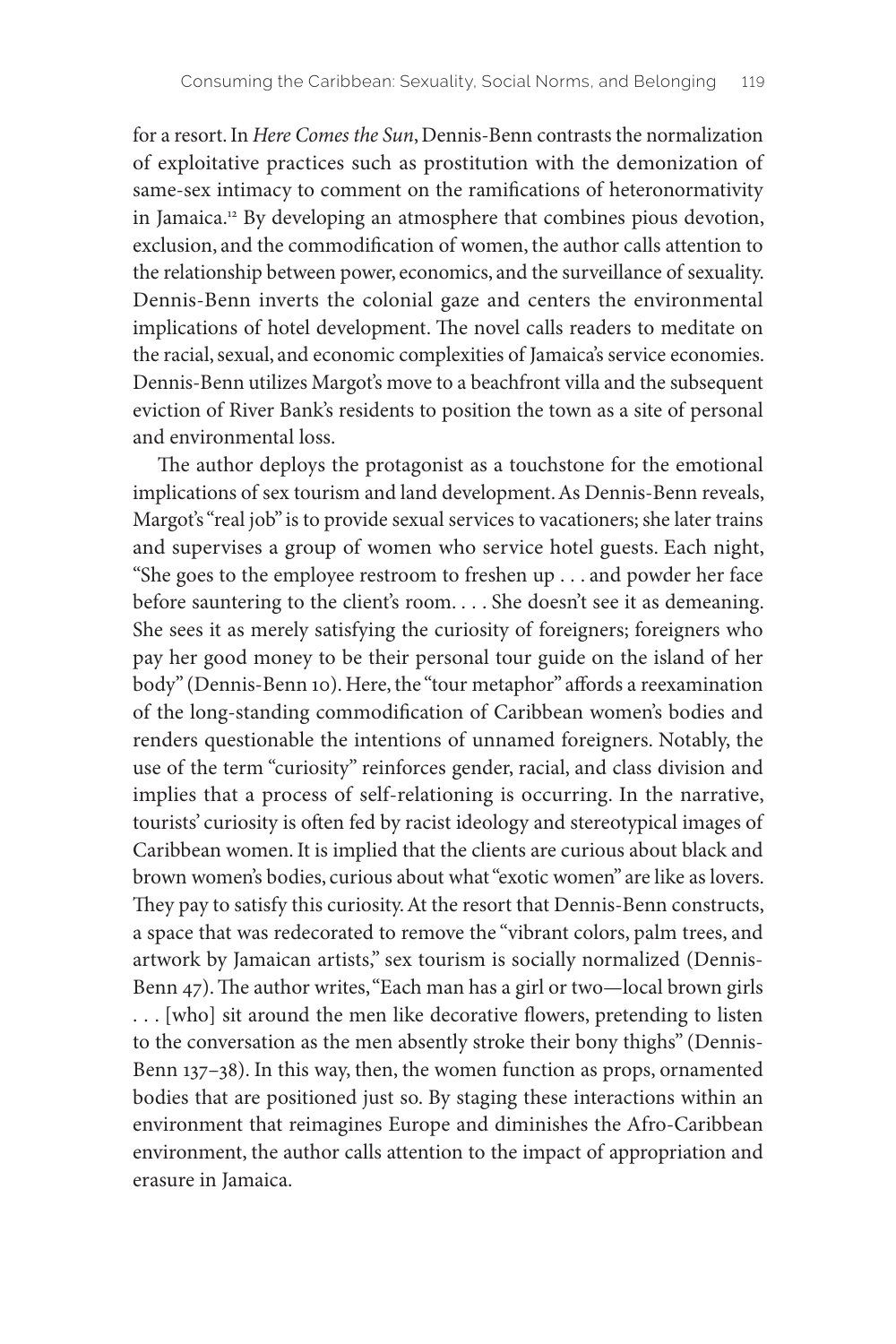It is evident that Palm Star Resort privileges the economic and political interests of the West. The hotel operates as a place of refuge and exploration for vacationers, but for the protagonist, the resort's gate sharply divides the highly cultivated property from her "shabby neighborhood" in the town of River Bank, a former fishing village that lost its industry to construction and drought (Dennis-Benn 9). Within Margot's community, a place that becomes a site for mapping power, sex work is stigmatized and is viewed as morally corrupt. Although Margot fears judgment from her community and largely succeeds in keeping her source of supplemental income under wraps, sex work affords her a "deep calm, a refuge in which she hides" (Dennis-Benn 59). Amidst a homophobic environment, Margot, a lesbian who is not yet out to her family, is intimate with male clients to support her sister's education. The protagonist's involvement with sex work offers financial gain as well as self-empowerment, and the racial-sexual economy serves as an area for self-definition. In River Bank, Margot navigates multiple subject positions. According to Lynda Johnston and Gill Valentine, "'home' is one site where our identities are performed and come under surveillance and where we struggle to reconcile conflicting and contradictory performances of the self" (111). In River Bank, Margot must evade judging glances, but within the confines of the resort, she enjoys the fact that men become "unquestioning and generous as children, even protective" when around her; her body yields power and she deploys her body's erotic potential (Dennis-Benn 43). For Margot, her clients offer an acceptance that is missing elsewhere. The clients' protectiveness works to combat feelings of childhood betrayal, the most notable of which was when her mother sold her into sex work. It is also possible that performing heterosexuality affords a brief respite from the pressures of being gay in Jamaica. It is by engaging in heterosexual relations that Margot can imagine herself as a woman whose sexual preferences do not need to be "fixed."

In the single depiction of Margot's sexual relations with clients, she draws on her relationship with Verdene, her lover, to navigate a sexual encounter with a client named Horace. While with Horace, the protagonist pictures Verdene's "feminine lips parting, hungry for more than Margot's body" (Dennis-Benn 60). If the body is a "key site in the exercise of gender and racial domination and resistance," as Sheller finds, then Margot's imagined encounter with Verdene pushes back against the state regulation of homosexual activity and operates as an invisible but significant form of resistance (224–25). Margot is drawn to Verdene because she understands her true nature; Verdene sees "not her figure or the nakedness she so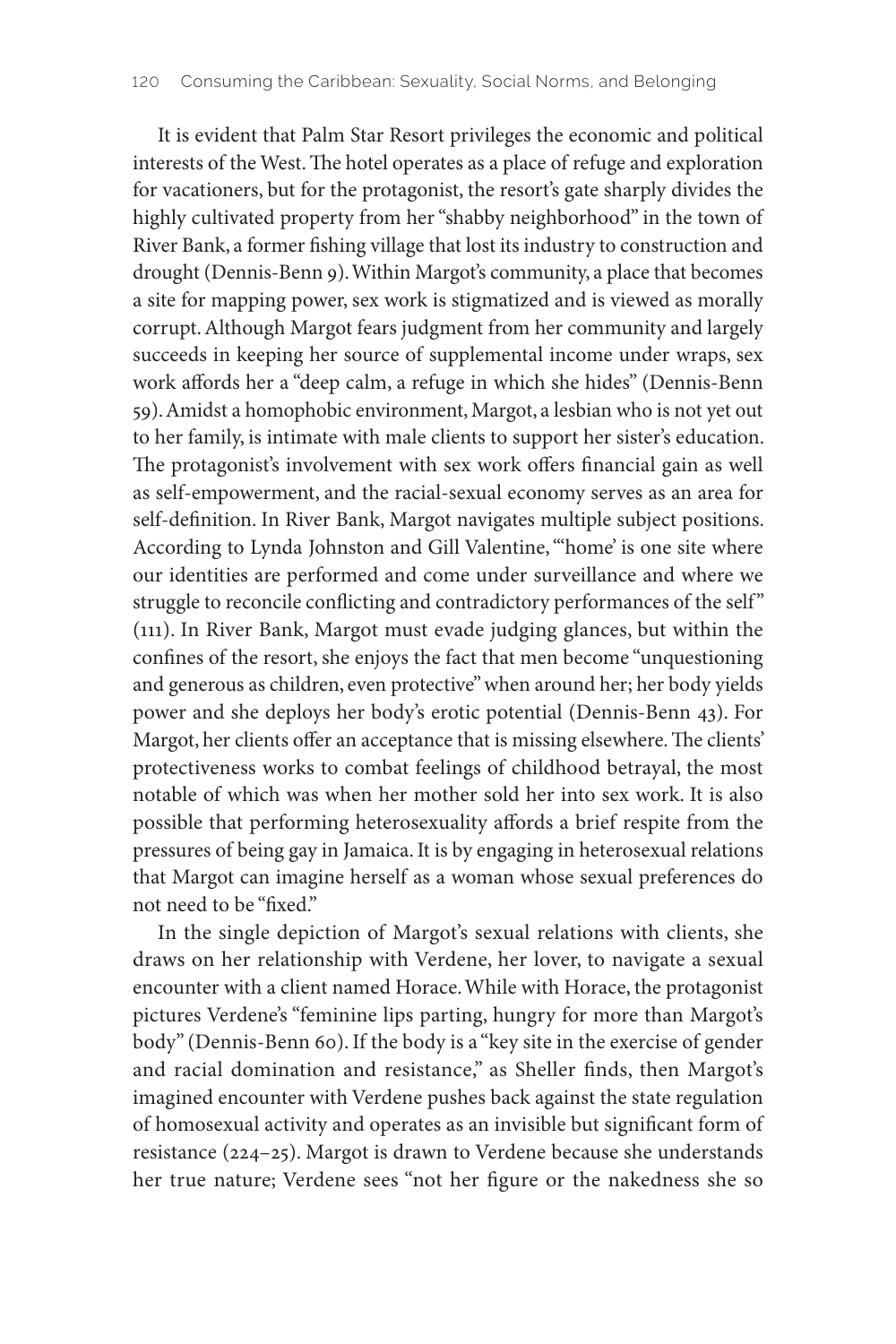willingly offers to strangers, but something else—something fragile, raw, defenseless" (Dennis-Benn 16). In transposing Horace's and Verdene's eyes, Margot imaginatively remains true to Verdene while intimate with Horace. The phrase "hungry for more than Margot's body," in particular, reinforces the idea that Margot craves an emotional connection. Dennis-Benn emphasizes the protagonist's embodied negotiation of power when Margot sets the terms for the sexual-economic transaction. Although Horace justifies his infidelity to his wife by convincing himself that he is "saving" Margot, the protagonist rejects this promise (Dennis-Benn 61). With this, Dennis-Benn develops a character who pushes back against such "generosity" and reinforces boundaries for herself. Margot takes steps to retain power; she declines offers to be "saved" because that response is what "keeps them coming back" (Dennis-Benn 61).

#### THE BOSS LADY IN CHARGE

Along with servicing tourists, Margot has a long-standing relationship with Alphonso, her supervisor and the white Jamaican owner of Palm Star Resort. Margot's involvement in sex work shifts when Alphonso approaches her with a business proposition. In this pivotal scene, Alphonso says, "The two of us can profit from this. You give me fifty percent of your profit and I make you into a wealthy woman. . . . We'll sell sex. Lots of it. . . . You will recruit and train girls you see fit for the business. You'll be the boss lady in charge" (Dennis-Benn 141). In this line, Alphonso positions himself as a partner in selling sex (via the use of "we"); yet the inclusion of "you give me" and "I make you" renders the nature of the arrangement explicit. The use of "make you," in particular, reconstitutes Alphonso's understanding of the relationship. To be clear, the issue is not Margot's pursuit of economic gain, but Alphonso's focus on acquisition and his manipulation of the unequal power dynamic that shapes tourism and sex tourism in Jamaica. The moniker "boss lady," in particular, points to the power differential between the two in that Alphonso likely bestows the nickname to encourage Margot's cooperation. Over the course of the narrative, Dennis-Benn suggests that the exertion of influence is a nuanced process; as revealed, Margot is involved in relations of domination as well as subordination. Throughout the text, Margot functions as a sexual agent who shapes and is shaped by the sexual-economic industry. While Alphonso certainly exploits Margot for his own gain, the protagonist also commands by engineering relationships of dependence.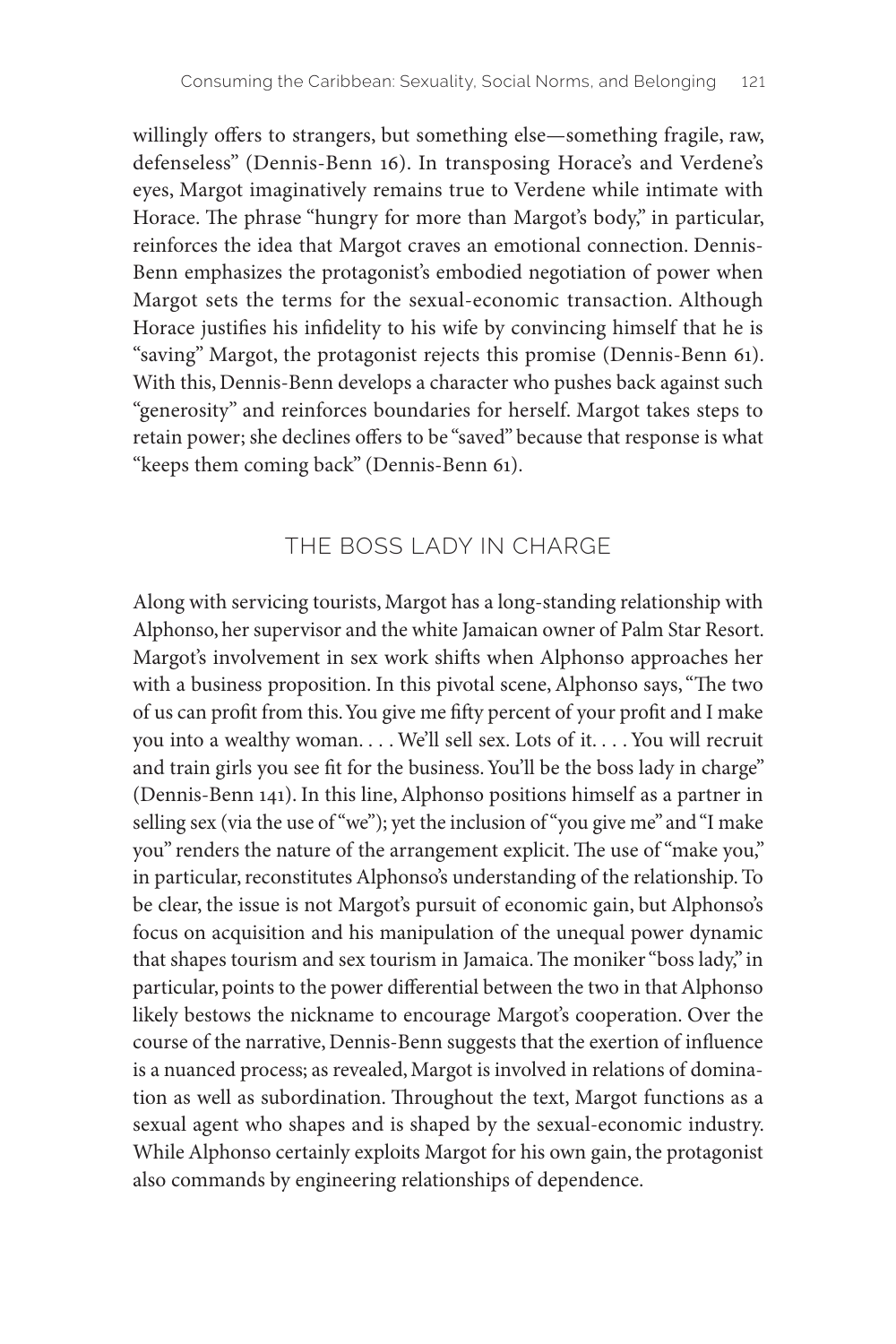As the "boss lady in charge," to use Alphonso's term, Margot deploys psychological tactics to spur demand; she exerts power by controlling the availability of the "island girls." Specifically, the protagonist renders clients "helpless" when she "tells them that a particular girl they requested isn't available. No one has ever made them feel so dependent" (Dennis-Benn 149). Margot plays on the clients' racialized sexual fantasies and exerts influence by manipulating power dynamics via the law of supply and demand. In terming the women that Margot supervises as "girls" and the clients as "dependent," Dennis-Benn emphasizes the protagonist's role in arranging paid sexual encounters. Both parties, interestingly, are reliant on Margot to satisfy their sexual or financial needs. The clients who visit "Margot's girls" "exit the hotel with long, conquering strides, whistling softly through the lobby. Days later they might return for another round, another hour with an island girl" (Dennis-Benn 149). The terms "conquering strides," "round," and "island girl" are striking. The young women, between the ages of sixteen and twentyfive, are not in a position of power relative to Margot and especially not to their clients; this is made explicit with the use of the word "conquering." In referring to an intimate encounter as a "round," which evokes alcohol and sports imagery, the author emphasizes clients' casual attitudes toward sex and sex work. This approach, rendered potentially problematic by the fact that underage women are involved, is made evident by euphemisms such as "banana" for oral sex and "sundae" for a kinky sex act (Dennis-Benn 10).

In *Here Comes the Sun*, Margot operates as both a pawn and an influencer. The protagonist functions as a madam for the women she trains. She "feeds them, dresses them, teaches them how to carry themselves among moneyed men" but in the next breath reminds them that they are worthless and disposable (Dennis-Benn 145). As Judith Butler states in *Gender Trouble*, "Sexuality is always situated within matrices of power"; this relationship certainly rings true in the text (123). Though Margot is largely in control of the young women, she is ultimately under Alphonso's thumb. Alphonso pursues financial opportunity with dispossession as the primary consequence of his actions. He is focused on acquisition and utility; his intervention in River Bank relies on taking advantage of the resources at his disposal. In short, Dennis-Benn places Alphonso at the center of this microcosm of the sex-tourism industry. Under his plan, Margot becomes known as the "biggest pimp on di North Coast," the individual who will manage the "hotel dey destroying River Bank to build" (Dennis-Benn 321). Through the character of a "boss lady" who was sold into sex work at the age of fourteen, Dennis-Benn highlights the traumatic and cyclical impact of sex tourism on vulnerable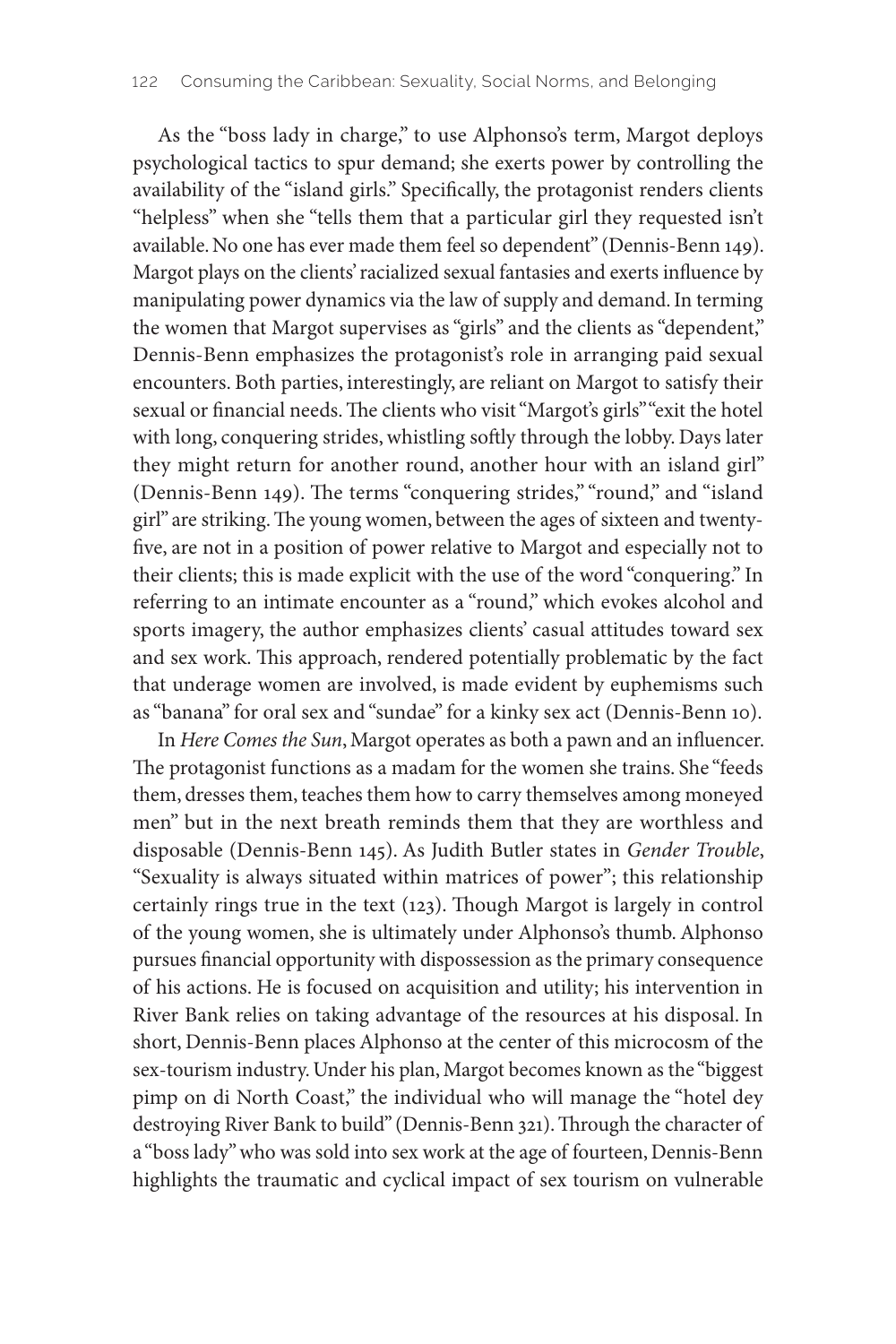populations. In focusing on Margot's influence on the young women under her supervision, the novel largely omits reflection from the protagonist. Instead, the most notable marker of how sex tourism shapes Margot is the disintegration of her romantic relationship with Verdene.

#### A LOSS OF REFUGE

Dennis-Benn's narrative supports Seidman's observation regarding unnatural sexual desires. In the novel, female sexuality is policed through a combination of "rules, norms, laws, and structures of inequality" (Sheller 277). In particular, the author develops the character of Verdene Moore to explore the vilification of homosexuality and position same-sex love as something to be condemned. Readers are introduced to Verdene by way of Thandi, Margot's younger sister. Thandi grew up hearing that Verdene "lures little girls to her house with guineps so she can feel them up. . . . Verdene Moore is the Antichrist . . . the witch who practices obscene things too ungodly to even think about" (Dennis-Benn 28). Here and throughout, Verdene is depicted as a predator to be feared; indeed, it is her homosexuality that emboldens her neighbors to imagine predatory encounters. Community members reinforce heteronormativity when they indirectly address Verdene's sexuality by deeming her a threat to "little girls." A number of individuals suspect that Verdene is a lesbian and invent rumors to drive her into exile. In equating Verdene with the Antichrist, residents absolve themselves of any responsibility to be civil to her and evoke religion to vilify homosexuality; her neighbors understand same-sex intimacy as "obscene" and "ungodly" and collectively police same-sex intimate relations. In the environment that Dennis-Benn develops, non-procreative sexual intimacy is sanctioned while the sexual servicing of tourists is conveniently ignored. Women who are read as homosexual face exclusion and violence from their community while sex work, though stigmatized, continues in the confines of the resort. The contradictory restriction of sexuality, as Michel Foucault concludes, supports the state's investment in procreation and is central to the exercise of state power. In *The History of Sexuality*, Foucault finds that bio-power, or the state's regulatory management of its population, operates as "factors of segregation and social hierarchization" that reinforce relations of domination (141).

The social norms surrounding sexuality abrade feelings of belonging for the protagonist and her girlfriend. The author describes the emotional consequences of exile by developing characters who are marginalized by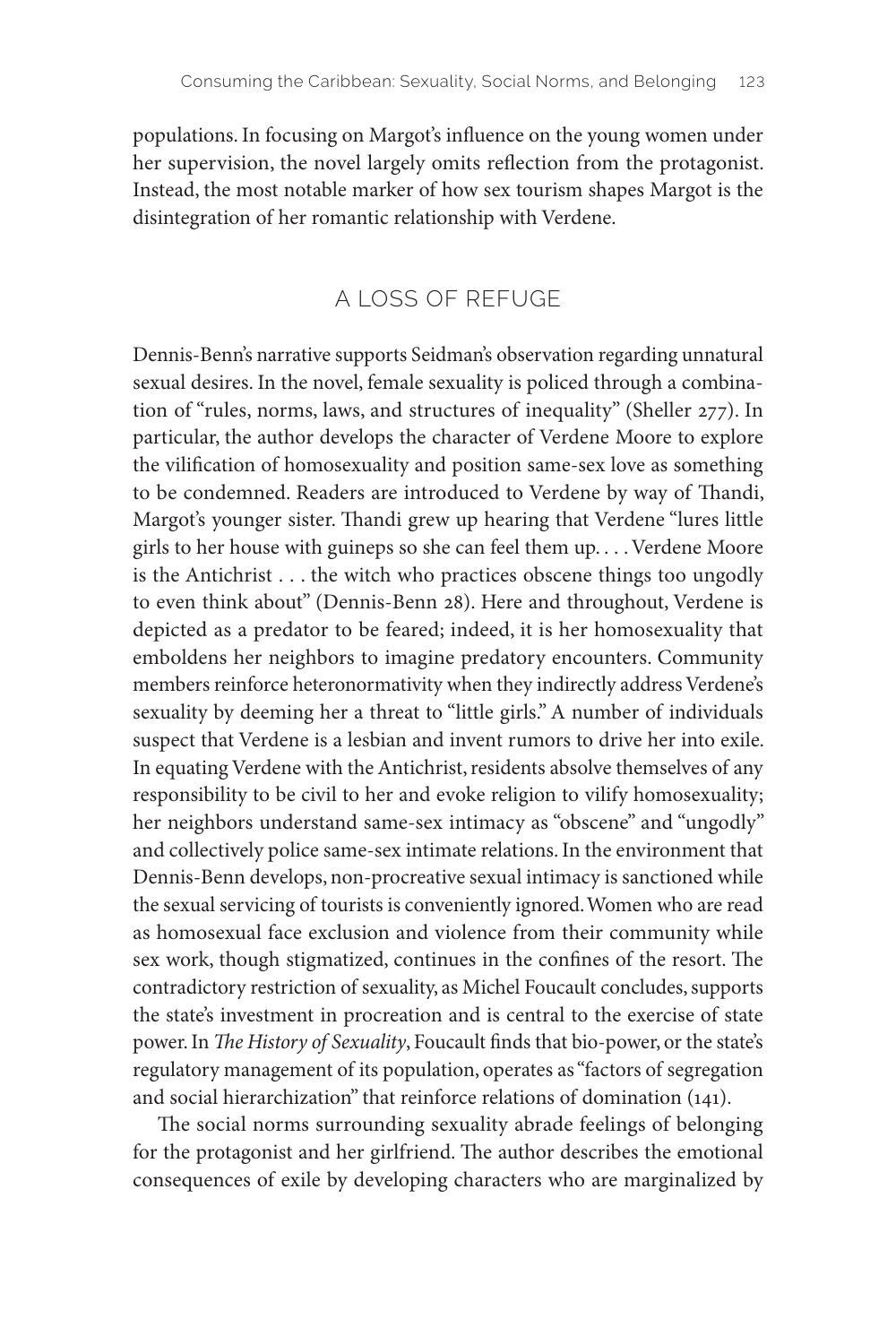their community. For Margot, her community's adherence to moral order brings her to imagine her own paradise. Margot dreams of leaving Jamaica. Specifically, she longs to "get as far as possible . . . maybe America, England, or someplace where she can reinvent herself. Become someone new and uninhibited; a place where she can indulge the desires she has resisted for so long" (Dennis-Benn 14). As a result of rampant homophobia, Margot cannot label her bond with Verdene; she cannot "see herself this way" (Dennis-Benn 65). Instead, Margot terms her attraction to women as "this." Margot cannot be openly intimate with Verdene in Jamaica and views migration as a means of regeneration and self-identification in a more accepting environment. By repeating the term "uninhibited," used previously when describing Margot's behavior with clients, Dennis-Benn recalls how tourists can be "uninhibited" when away from home and stages a fantasy respite for the protagonist. In this imagined reverse migration, the author links location with feelings of belonging and counters the nation's picturesque image with an alternative paradise. This conception, perhaps problematically, projects the romanticization of ideal places on an unfamiliar environment and shifts the image of paradise from Jamaica to England and the United States.

Because Margot struggles to be sexually intimate with Verdene while in River Bank, she dreams of moving to a more accepting environment. "Her mind races ahead to the possibility of leaving River Bank for a nice beachfront villa in the quiet, gated community of Lagoons—a place far from River Bank where Margot could give freely of herself, comforted by the cool indifference of wealthy expats from Europe and America. It would be like living in another country," Dennis-Benn writes (75–76). This passage introduces the possibility of remaining in Jamaica; herein, the phrase "cool indifference of wealthy expats" stands in for terms such as "progressive" and "liberal." With this, the author positions the expats' antipathy to homosexuality as an antidote to local homophobia. Similar to the fenced-in nature of Palm Star Resort, a space that functions as an invented site/sight of discovery for tourists, the remote place that the protagonist imagines would allow the couple to live "without the neck strain from looking over their shoulders" (Dennis-Benn 76). In other words, Dennis-Benn calls attention to the alienation inherent in all-inclusive resorts by replicating the environment in a residential setting. Through the protagonist, who craves the presence of "indifferent" expats, the author highlights the impact of regulating sexuality. Although the character dreams of life with Verdene in a beachfront villa away from prying eyes, that way of life is replaced with "an office with good air-conditioning, a chair that adjusts to her back as though it is made for her, a mahogany desk with her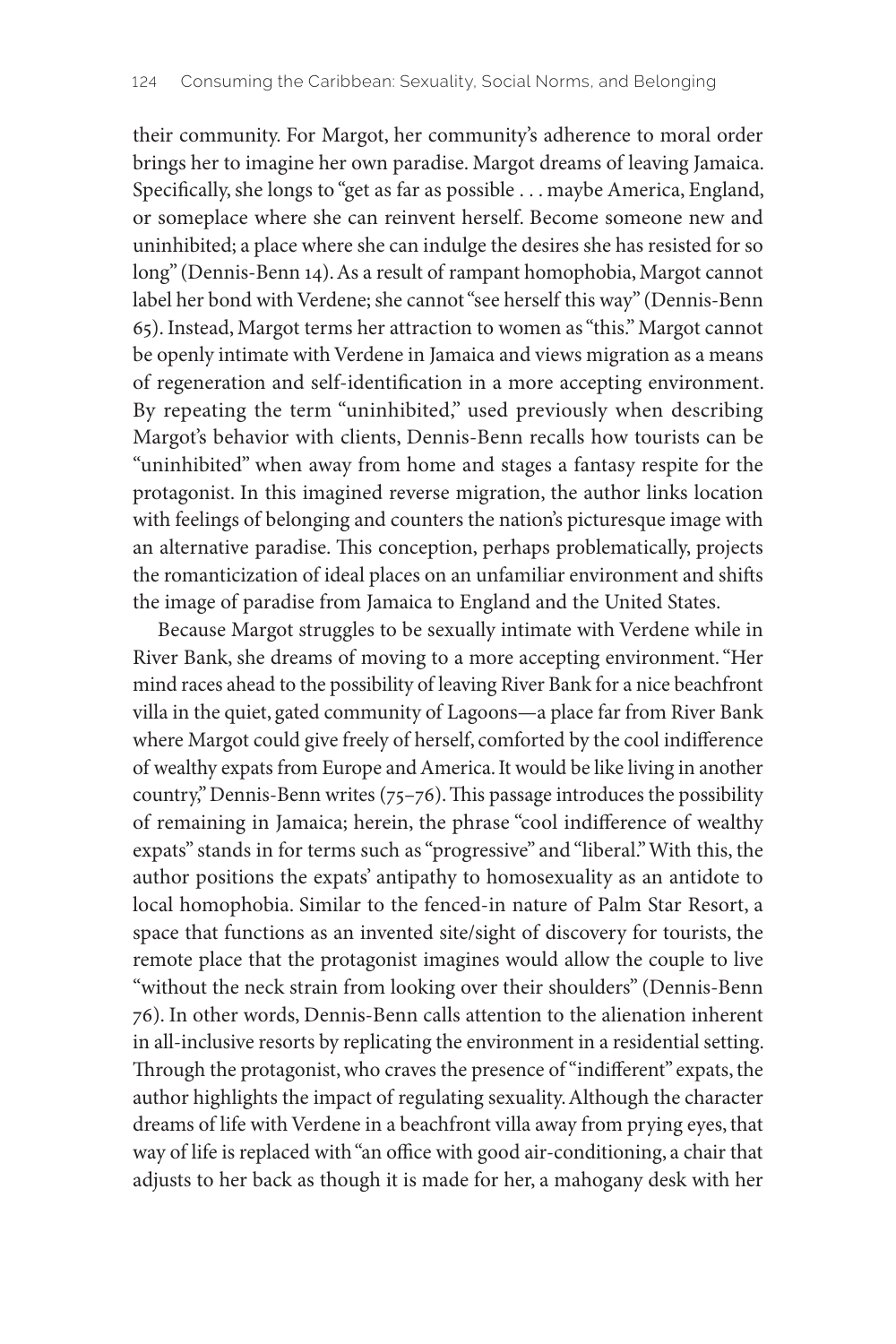name on it, a better view of the beach, the ability to slip out of her shoes and wiggle her toes, and a door she can keep locked" (Dennis-Benn 286). While Margot's office affords refuge from direct involvement with sex work, it cannot fully eradicate the reminders of River Bank.

Michelle Balaev's work on the relationship between individual trauma and cultural forces sheds light on how trauma operates in the text. Balaev finds that "the trick of trauma in fiction is that the individual protagonist functions to express a unique personal traumatic experience, yet, the protagonist also functions to represent and convey an event that was experienced by a group of people" (155). Following Balaev's claim, Margot's resulting numbness can be read as both her experience and as representative of one of the many ways that survivors can respond to trauma. Margot remains haunted by the "memory of what her mother had done to her" (Dennis-Benn 15). As previously mentioned, Dolores sold fourteen-year-old Margot's virginity to an unnamed cruise passenger for six hundred dollars to "fix her." Sheller's work on sexual citizenship in the Caribbean considers the relationship between sexual surveillance and the state. Sheller observes that the "desire to constrain women's eroticism thus concerns both eradicating nonreproductive queer sexualities *and* constraining the over-reproduction of heterosexualities of the working class" (240). Likewise, Richardson argues that "hegemonic forms of heterosexuality underpin constructions of citizenship" (212). Dolores's quest to eradicate her daughter's homosexuality, then, can be read as rooted in her adherence to the social norms that condemn samesex love and her understanding of sexual citizenship in Jamaica as reliant on heterosexuality.13 Dolores attempts to exorcise the "devil" in Margot by rendering heterosexuality compulsory. She rationalizes the sale of her daughter's virginity as being the "only way dat [she] could save [Margot] from [her] ways" (Dennis-Benn 261). Similar to Margot's description of her attraction to women as "this," the use of "ways" deploys euphemism to emphasize Dolores's evasion of her daughter's sexuality. For Margot, the trauma of sexual exploitation leaves her emotionally "sick." In *Here Comes the Sun*, Dennis-Benn uses Margot's experience with sexual exploitation and exclusion to examine the upshot of regulating female sexuality.

If the trauma novel "explores the effects of suffering on the individual and community in terms of the character's relation to place," as Balaev claims, then the collective loss of land for River Bank residents places Margot's individual trauma in a larger cultural context that reads trauma as connected to the tension between capitalism and relationships (160). Like Dolores, the developers value income over people. The town of River Bank, as a result of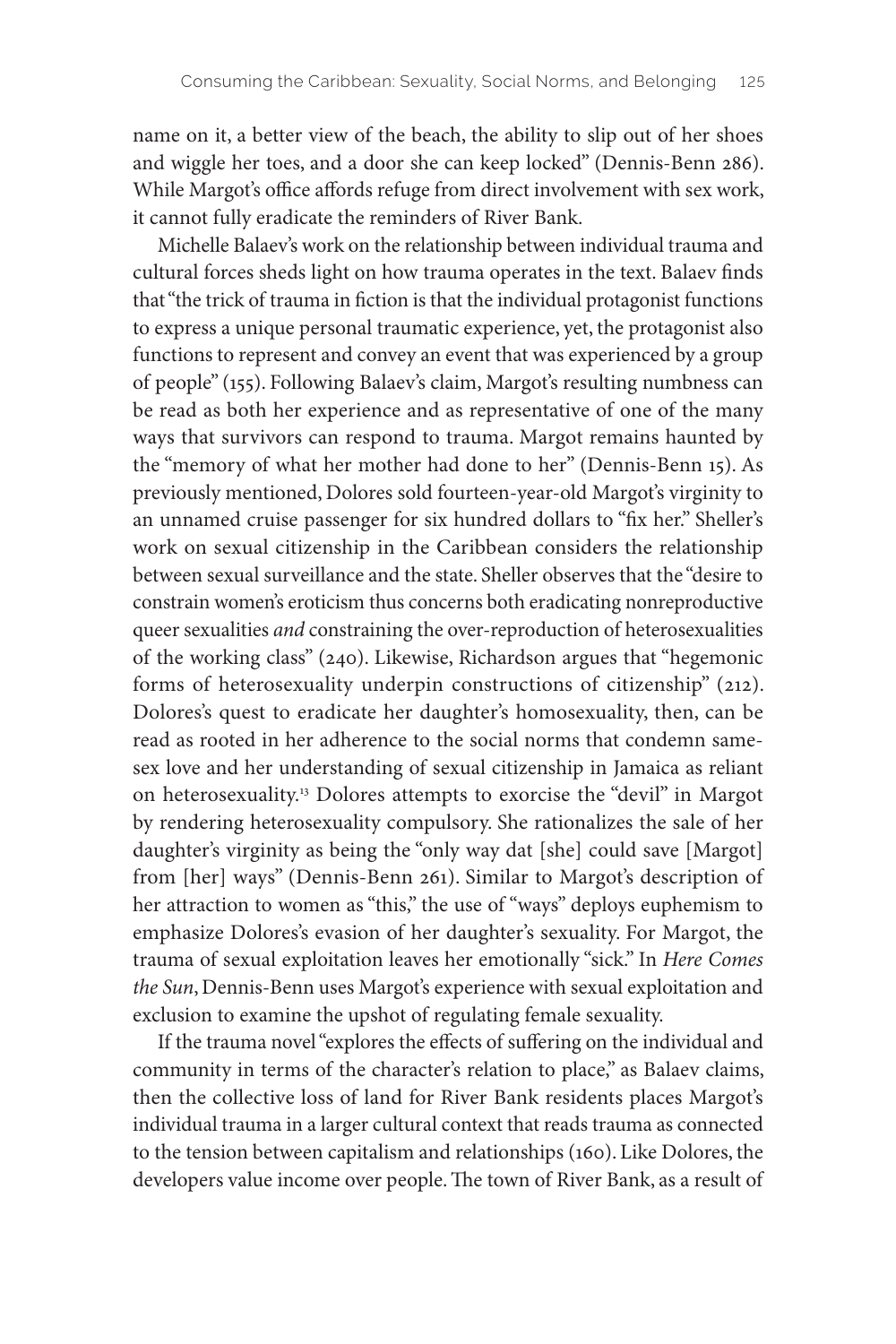hotel development, is transformed from a place of individual suffering into one of collective loss and upheaval. If the landscape is a "referent for the individual's sense of self or identity," then the waterfront area, the contact zone between residents and tourists and the location where Dolores sold Margot into prostitution, can be read as a metaphor for Margot's struggle with same-sex intimacy (Balaev 161). That is, the waterfront can be interpreted as a site where the struggle for money as well as sexuality is constantly negotiated but never resolved. The annexation and subsequent demolition of River Bank homesites, occasioned by the hotel development project that Margot is involved with, is symbolic of the protagonist's shift to an indirect involvement with sex work. In situating the sale of Margot's virginity in River Bank, Dennis-Benn connects the town with individual suffering. It is perhaps because of this linkage that Margot is more willing to see the town demolished and repurposed. With the character of Margot, Dennis-Benn situates sexual exploitation and environmental devastation as parallel forces of destruction. The author positions land development as a potentially traumatic process, one that, for Margot, comes with mobility, but results in displacement for the collective. In essence, Margot and Verdene's exile precedes the mass eviction of their neighbors. By relocating the protagonist, the author can more fully explore the collective suffering that comes when River Bank is transformed into a space for touristic consumption.

#### THE EXPANSION OF MASS TOURISM

In situating the reader as both a literary tourist and a potential critic of the implications of the tourism industry, the novel harkens back to Jamaica Kincaid's *A Small Place*. Like Kincaid's text, a work that presents a "sustained assault on Europeans' and North Americans' privileged place within the global postcolonial economy," *Here Comes the Sun* sheds light on Jamaica's economic divide and the exploitative practices of the country's economic elite (Huggan and Tiffin 76). At the heart of Dennis-Benn's novel is a critical discussion of tourism that recalls the anticolonial movement in Caribbean literature. Like Kincaid, Dennis-Benn suggests that the "battle is not against development or tourism as intrinsically harmful processes and activities, but rather against the often flagrant human and environmental abuses that continue to be practiced in their cause" (Huggan and Tiffin 79). While tourism is "one of the most important economic sectors for many countries in the Caribbean," studies indicate that tourism has vast social and psychological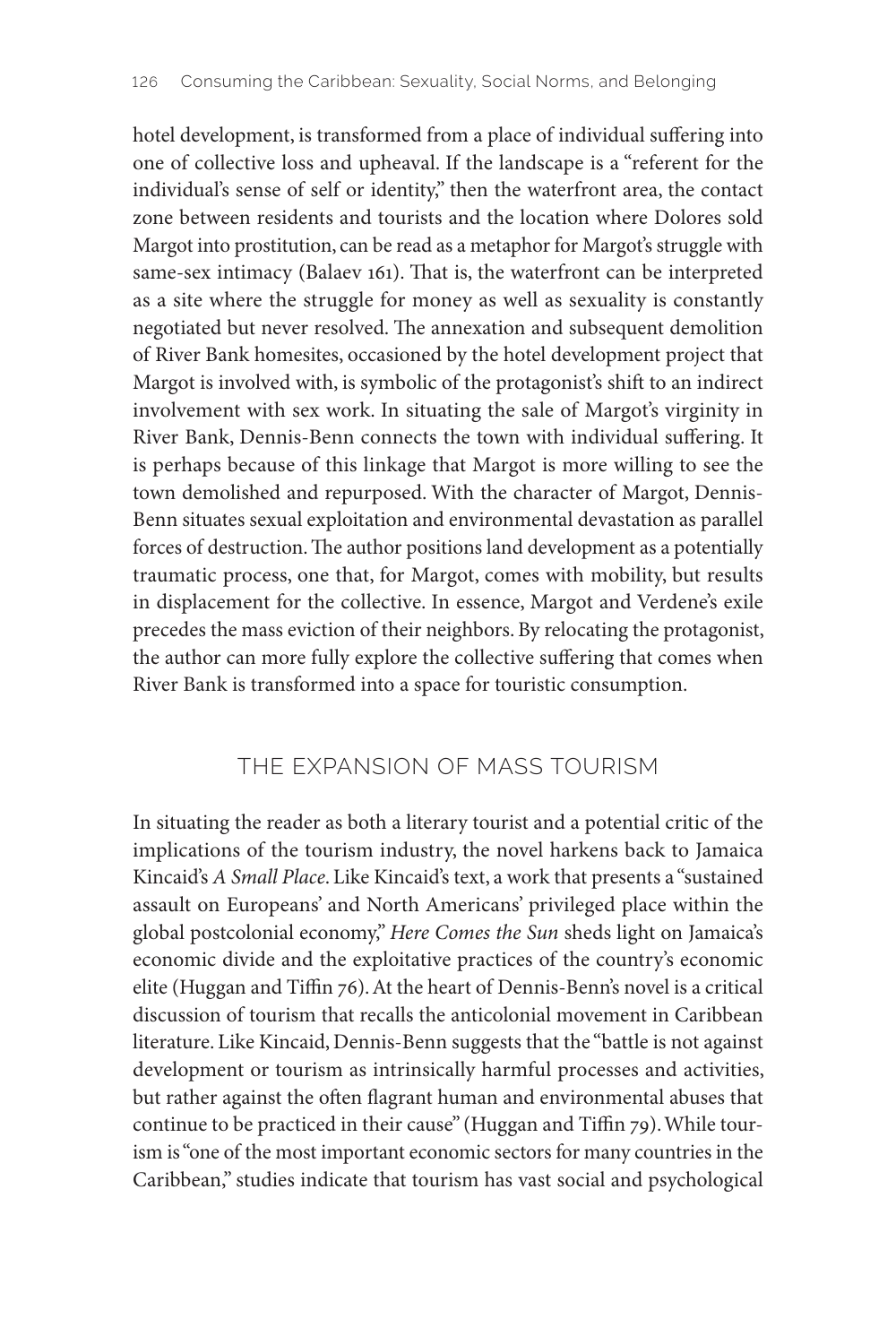consequences for residents (Thomas-Hope and Jardine-Comrie 94, 97). Although the hotel industry "requires an endless supply of 'pristine' beaches, 'untouched' coves, and 'emerald' pools, many islands struggle with the water and sewage demands of the hotel industry, and sewage is returned to the same sea in which guests swim" (Sheller 68). The growth of tourism also has implications for natural resources and local economies in that most of the income generated by guests never reaches residents. Although a number of scholars recognize that tourism can be positive for communities if their needs are considered, this is not the case for the residents of River Bank.

Scholars including Edouard Glissant have recognized the language of landscape as a transformative force in the Caribbean. If control of the Jamaican landscape can be read as a language of its own, then the loss of beach access that occurs when resorts such as Palm Star are built stresses how the asymmetrical power relations at play drastically alter the function of the existing landscape. In *Colonial Inventions*, Wahab reads landscape as history and a "way of European self-relationing, between the West and its other" (13). Although his work focuses on how Afro-Trinidadians inhabit the landscape of Trinidad, the concept of self-relationing is woven throughout Dennis-Benn's text. Wahab's study relies on the assumption that "colonial discourse is not given but constructed, is dynamic rather than static and concerns the constant interplay between sites of anxiety and sites of seeming repetition" (16). *Here Comes the Sun* focuses on how hotel development threatens the community of River Bank and denaturalizes the landscape while renaturalizing the island as a space of paradise. The work reimagines the colonial encounter by replacing colonists with developers who partner with lawyers to evacuate residents. River Bank, then, is turned into a site of anxiety, a place where racial and economic tensions play out while the trauma generated by a range of exploitative practices is replicated. Importantly, the hotels that line the coastline, largely indistinguishable from one another, become spaces for tourists to understand their position relative to the "other" and for residents to understand their place.

Dennis-Benn problematizes the impact of mass tourism and the use of development as social control. We would be remiss to forget that "at the center of Jamaica's ethnic and political complexity is race . . . the social and economic division between mostly white 'haves' and mostly black 'havenots' runs deep"; this is reflected in the fictional resort at the center of the novel (Torregrosa). The resort property stands in for a host of projects dotting Jamaica's coastline. Hotels like Palm Star Resort attempt to bring "order" to the landscape by visually and geographically appropriating the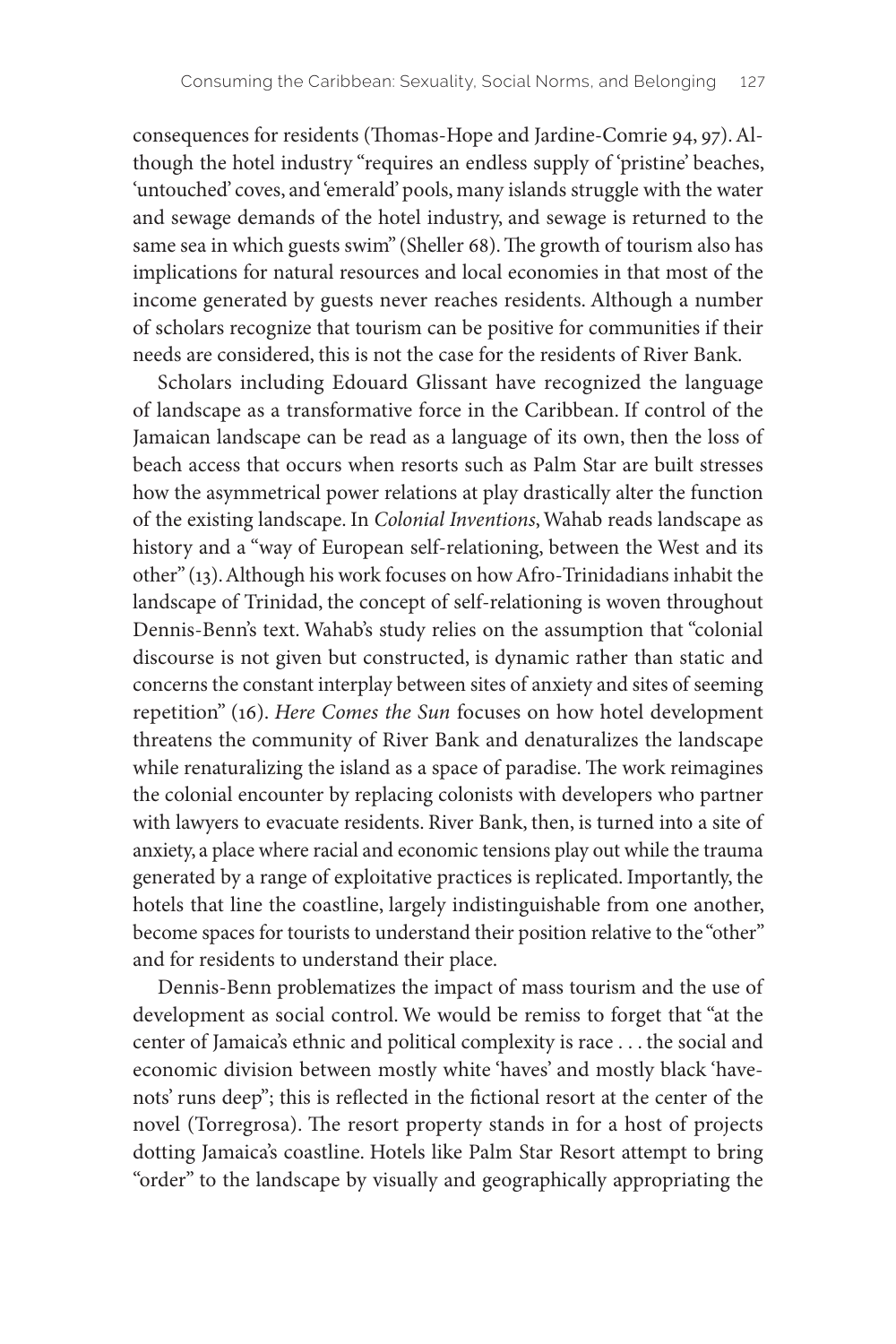land of non-European peoples and shaping the identity of the surrounding environment. In the novel, tourists "dress like they're going on safari, especially the men, with their clogs, khaki apparel, and binocular-looking cameras" (Dennis-Benn 17). It is not evident who/what tourists are photographing with their telephoto lenses; they eat "fried fish . . . , their backs, shoulders, and faces red from sunburn, their tour buses parked out front" (Dennis-Benn 106). Overall, the author depicts tourists who do not fit in; their pale skin cannot withstand the harsh rays of the Caribbean sun. They come to document (through photos) and to be chauffeured from stop to stop along a tightly controlled itinerary. They misunderstand the culture in that their dress is more at home on an African safari than in the Caribbean. It is clear that readers are not meant to identify with the tourists but, like imagined locals, to laugh at the tourists' dress, behavior, and lack of belonging. In passages such as this, Dennis-Benn destabilizes the imperial gaze to position tourists as objects for readers' amusement. If tourism "can be understood as a form of embodied encounter between foreign travelers and local people that involves corporeal relations of unequal power," as Sheller finds, then Dennis-Benn's use of the counter-gaze is particularly significant (210). The author inscribes tourists with potentially laughable qualities to question the hierarchy of relations that situates the tourist as viewer and resident as object of that gaze. In calling on touristic relations of looking, Dennis-Benn foregrounds the island's occupants and pushes back against a picturesque view of Jamaica.

The text reveals how Jamaican women are sexualized and othered in relation to white, foreign tourists and counters that image with an exacting view of tourists and tourism. At hotels such as Palm Star Resort, Jamaican chefs are fired and foreign ones are hired because "tourists want to eat their own food on the island. They don't come to eat Jamaican food wid all dat spice" (Dennis-Benn 111). Palm Star Resort, a manufactured space that emphasizes cultural and economic differences, is built on a former plantation property. If landscape can be read as history, as Wahab calls for, then it is revealing that Dennis-Benn stages the repurposing of a site of oppression with the construction of a site that perpetuates exploitation. The resort affords vacationers time to "lie flat on their backs and bellies in the bright sun while maids dash in and out of rooms with mops and linens" (Dennis-Benn 285). To stress, the state of relaxation that tourists enjoy is dependent on the exploitation and near invisibility of lower-level workers. Palm Star Resort, while fictional, is an example of how all-inclusives delimit cultural exchange and are instead "built around security [wherein] the guests arrive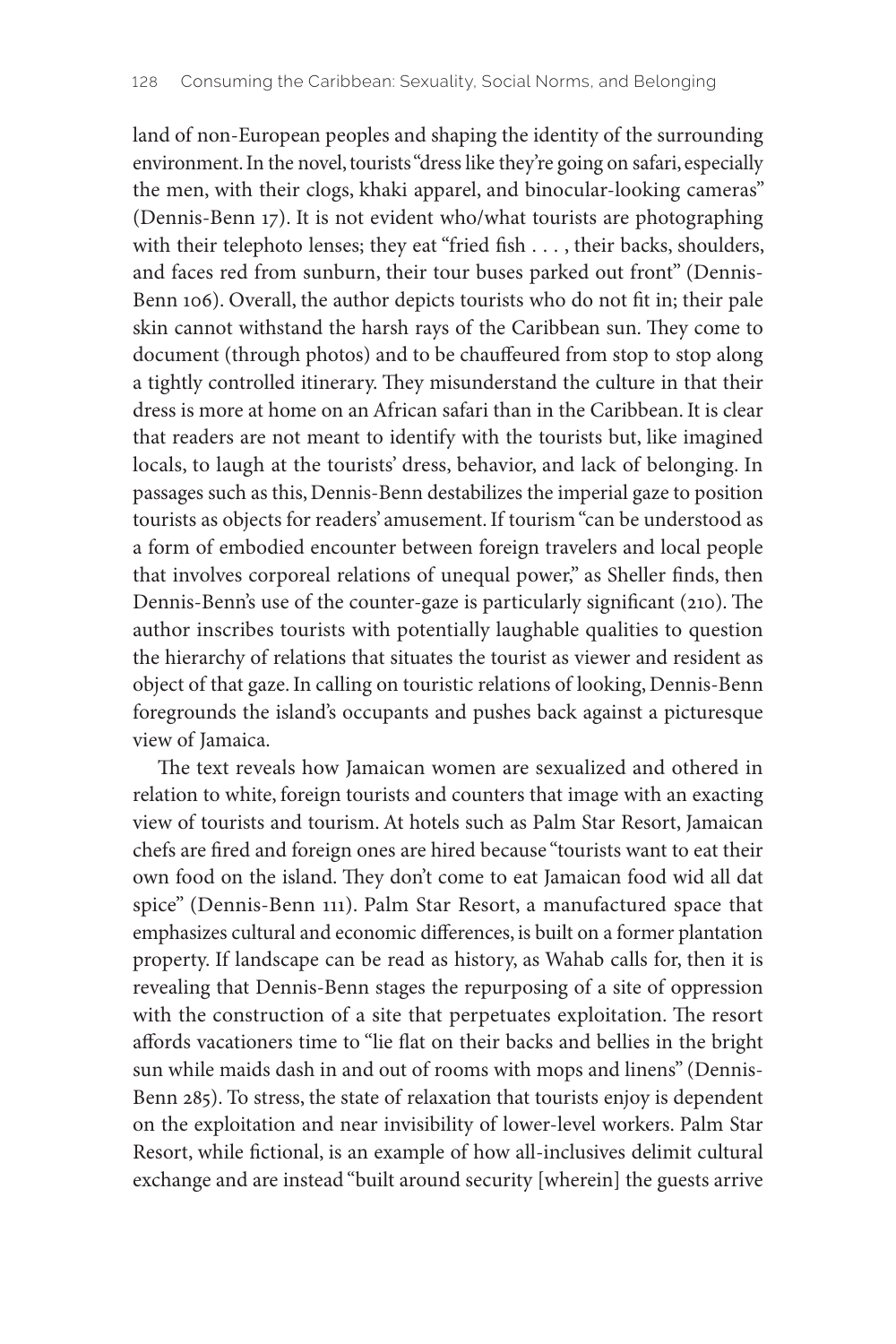and they are on property for most of their stay" (A. Hall 62). By situating the narrative at a resort and depicting touristic encounters from the perspective of locals, the author levels a critique against neocolonialism and external (often white) influence in the Caribbean. Here and throughout, the author pushes back against the trope of the "lazy native" by centering the labor of working-class Jamaicans.

#### LAND DEVELOPMENT

In addition to zeroing in on the cultural impact of tourism, Dennis-Benn showcases the environmental implications of hotel development and uses the destruction of the natural environment as a signal for cultural loss. A number of scholars have highlighted the connection between the Western discourse of nature and the history of empire, and landscape can be read as an instrument of power and a "cultural image that structures or symbolizes surroundings" (Daniels and Cosgrove 1). If land is understood as a site of dignity, as Frantz Fanon claims, then the question becomes whose dignity is being upheld in River Bank. Palm Star Resort exists because the Wellington family, originally from Canada, arrived in Jamaica after Alphonso's father "fell in love with the country, and stayed" (Dennis-Benn 108). By crafting a hotelier who is a second-generation immigrant, the author calls attention to the economic division on the island and the privilege of a family who had the means to relocate out of attraction to a foreign land. The Wellington family's involvement with development attempts to control the landscape and forcefully removes residents from their land. It can be argued that Dennis-Benn narrates this separation to highlight the connection between colonialism's history of "forced migration, suffering, and human violence" and development practices that fail to center residents (Handley and DeLoughrey 4). The forced migration of residents becomes clear when they are met with "no trespassing" signs. Dennis-Benn sets the scene: "The construction workers with their tools aren't on site today. There is a sign that reads NO TRESPASS-ING on the beach. . . . The hotels are building along the coastlines. Slowly but surely they are coming, like a dark sea" (120). In this passage, residents are painted as "trespassers" who are denied access to the coast. In depicting the sprawl of resorts as an invading "dark sea," which can be read as a play on the loss of coastline access and the denaturalization of the landscape, the author emphasizes class and racial division between those who have access to the beach and those who do not.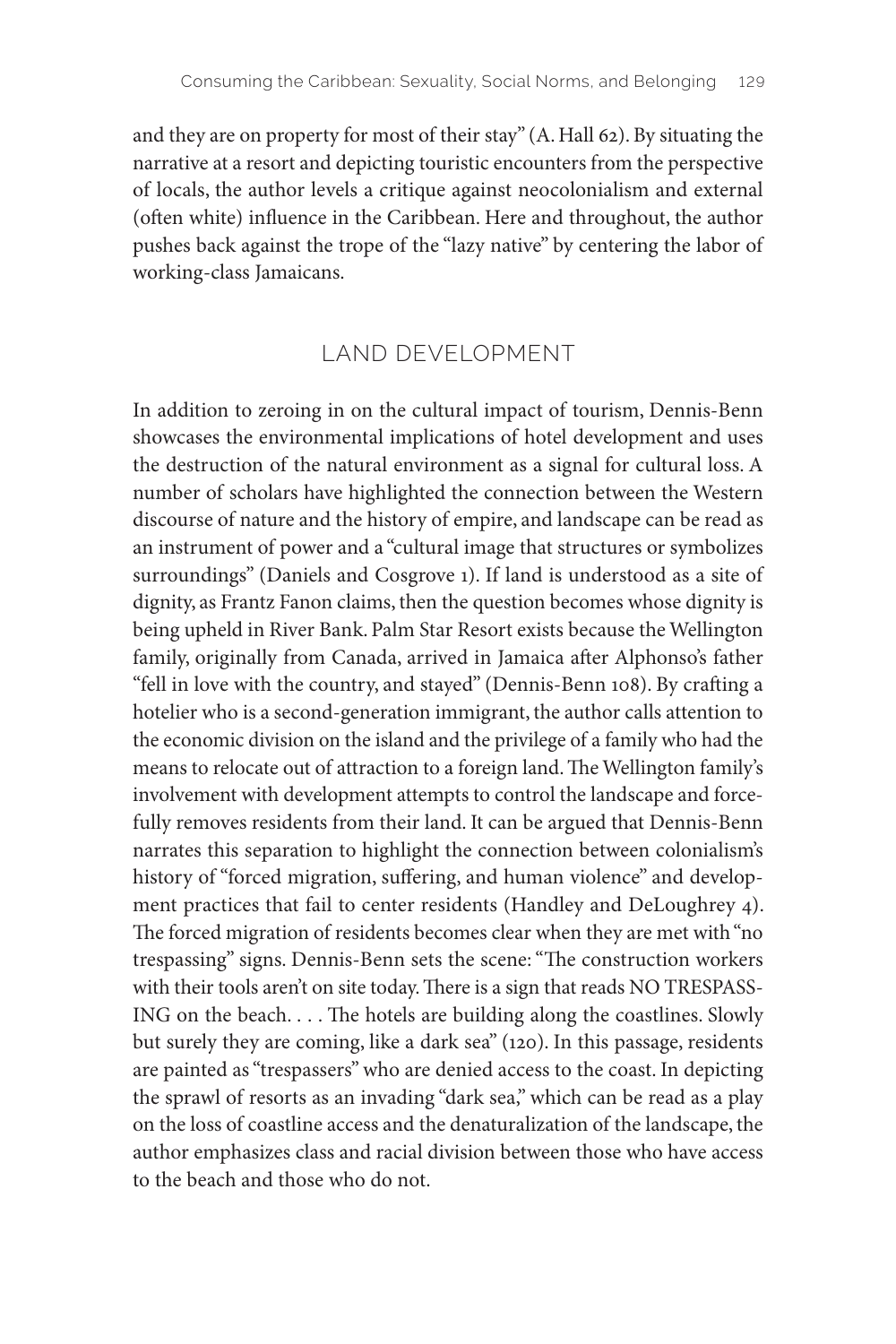The repercussions for residents extends beyond the loss of beach access. The narrator reflects, "Little Bay, which used to be two towns over from River Bank, was the first to go. Just five years ago the people of Little Bay left in droves, forced out of their homes and into the streets" (Dennis-Benn 120). With little regard for the families that live there, the developers, who used to "wait for landslides and other natural disasters to do their dirty work," turn to force to clear entire towns (Dennis-Benn 120). By repeating the term "dirty work," also used when discussing Margot's occupation, Dennis-Benn questions who is really engaging in unsavory practices. In repeating the term, the author sheds light on the emotional and cultural costs of development. In the above passage, locals are represented collectively, perhaps to illustrate how residents and developers function as differentially empowered groups. Residents resist through physical force by "blocking roads with planks and tires and burning them" and steal construction materials "to rebuild homes in other places" (Dennis-Benn 120). In short, Dennis-Benn includes examples of resistance to restore the dignity of displaced characters and to recall the historic struggle for land and resources in the Caribbean.

The town of River Bank functions as a socially constructed space where competing practices play out. Developers bemoan the difficulties of extracting people from their homes and seek a government contract to enforce their commands. The construction equipment wastes away in the sun, battered by the elements; the natural environment rejects those who attempt to unlawfully exercise power. Despite residents' assault on the construction tools, the bulldozers appear overnight; "They stand in place like resting mammoths, their blades like curved tusks. It's as though they landed from the sky or were washed ashore. One by one they begin to knock down trees in the cove and along the river. They also take a chunk of the hill, cutting down the trees that cradle the limestone, which they chip away" (Dennis-Benn 289). In this passage, the bulldozers function as alien figures that systematically erode the landscape. The bulldozers, like the tourists, do not belong. Perhaps an ironic representation of the hordes of tourists who invade the island's beaches, the bulldozers remove the natural defenses of protected spaces. They destroy the environment, lacking drivers, almost as if in a science fiction novel. In short, the bulldozers represent the way that those in charge (here the developers, and most notably, Alphonso Wellington), relieve themselves of responsibility. The bulldozers give those in power a way "out" by partially alleviating their discomfort. Like Alphonso, who mediates his relationship with sex workers by installing Margot as their supervisor, the developers are not directly operating the bulldozers. Instead, they can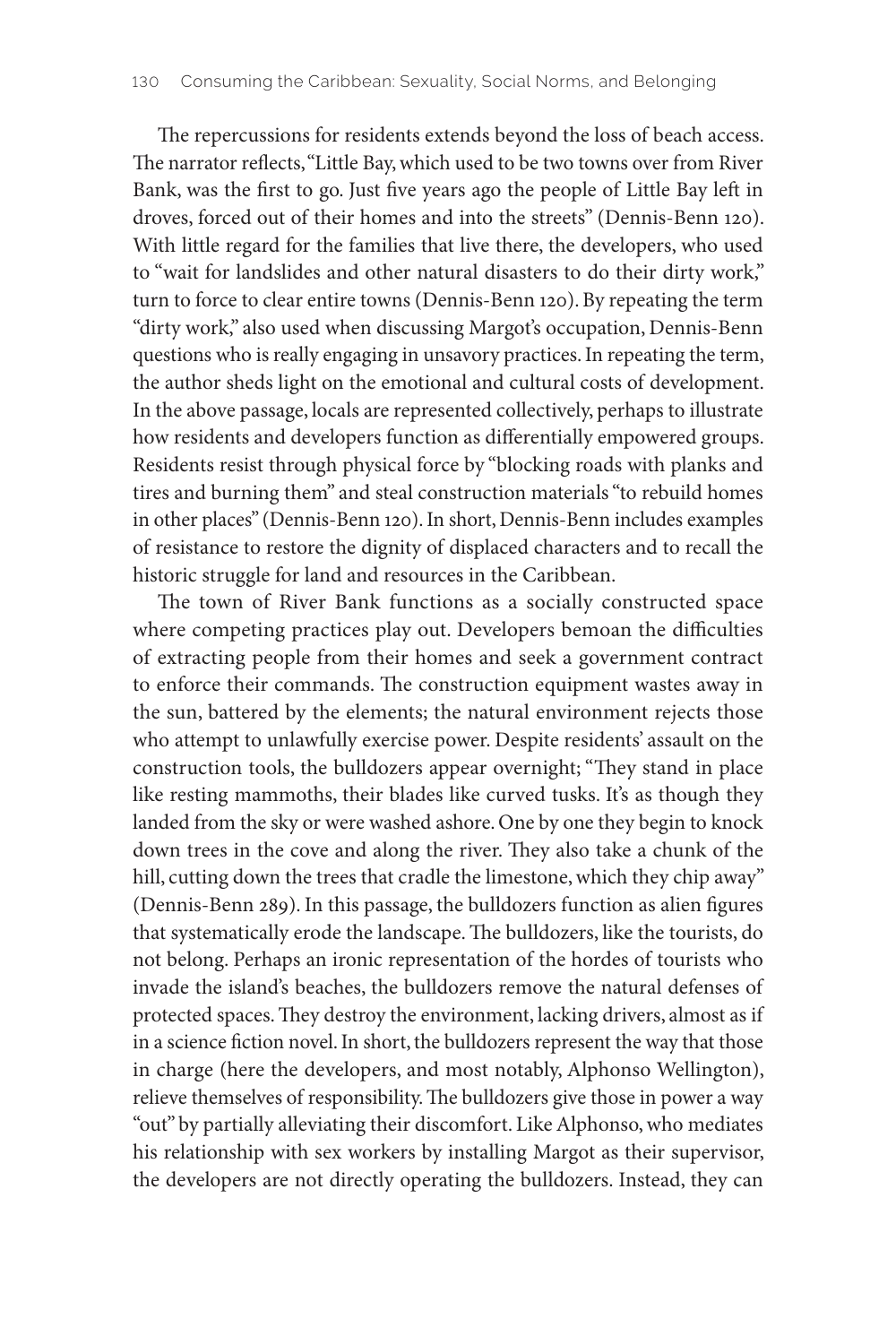point to foreign workers as the catalyst of destruction. In both cases, it is rich white men who act exploitatively and damagingly. Men such as Alphonso, who effectively annexes the town of River Bank, fail to take responsibility for the effects of their actions. Their deeds reference the region's colonial history and reimagine resistance to such behavior.

In the novel, the primary consequences of hotel development are environmental destruction and the displacement of residents. The narrator reveals that "the men fold the earth. . . . Bits and pieces of rock scatter as trees are uprooted. When they collapse, the earth shakes. . . . The clouds gather together, and the sun stands still and watches her world crumble" (Dennis-Benn 289–90). In contrast to the previously examined passage, the link between man and environmental destruction is clearly delineated. The men operating the machinery act as omnipotent figures who lay waste to the landscape. It is worth noting that Dennis-Benn specifies that it is men, rather than machines, who "fold the earth." When the destruction of their homes becomes imminent, "People begin to snatch their things from their shacks, forced into the unknown. . . . Those shacks are marked to be destroyed" (Dennis-Benn 290). What is intriguing, though, is the force that stops the bulldozers. The construction workers notice a woman's wild hand gestures, perhaps directing them to stop, and read her as an obeah woman at the exact moment that the earth begins to tremble. As a result, "The men clutched their helmets and searched for safety. They ran for cover, diving behind bushes and under sheets of zinc. . . . Later it was reported that what they had experienced was an earthquake. They decided to halt the construction until a later date" (Dennis-Benn 290). Here, the author stages the woman's presumed association with obeah as the momentary counter to the razing of the landscape. The bulldozers, left in place, serve as a warning with their "engines baring their teeth like a threat" (Dennis-Benn 290). The developers deploy machinery as a symbol of displacement; the "teeth" of the machines are visible for all to see. Much like the yellow tape all over town, the static bulldozers serve as a warning that "in a matter of weeks, River Bank will be no more" (Dennis-Benn 290).

In *Land of Love and Drowning* and *Here Comes the Sun*, Yanique and Dennis-Benn foreground extractive practices to challenge imperialist modes of dominance and shift representations of the Caribbean away from stereotypical depictions of paradise. In both works, ownership of land and bodies is problematic and is frequently tied to social norms. For the women in these works, traditional gender roles are imposed, transgressive sexual expression is punished via exclusion or violence, and purity can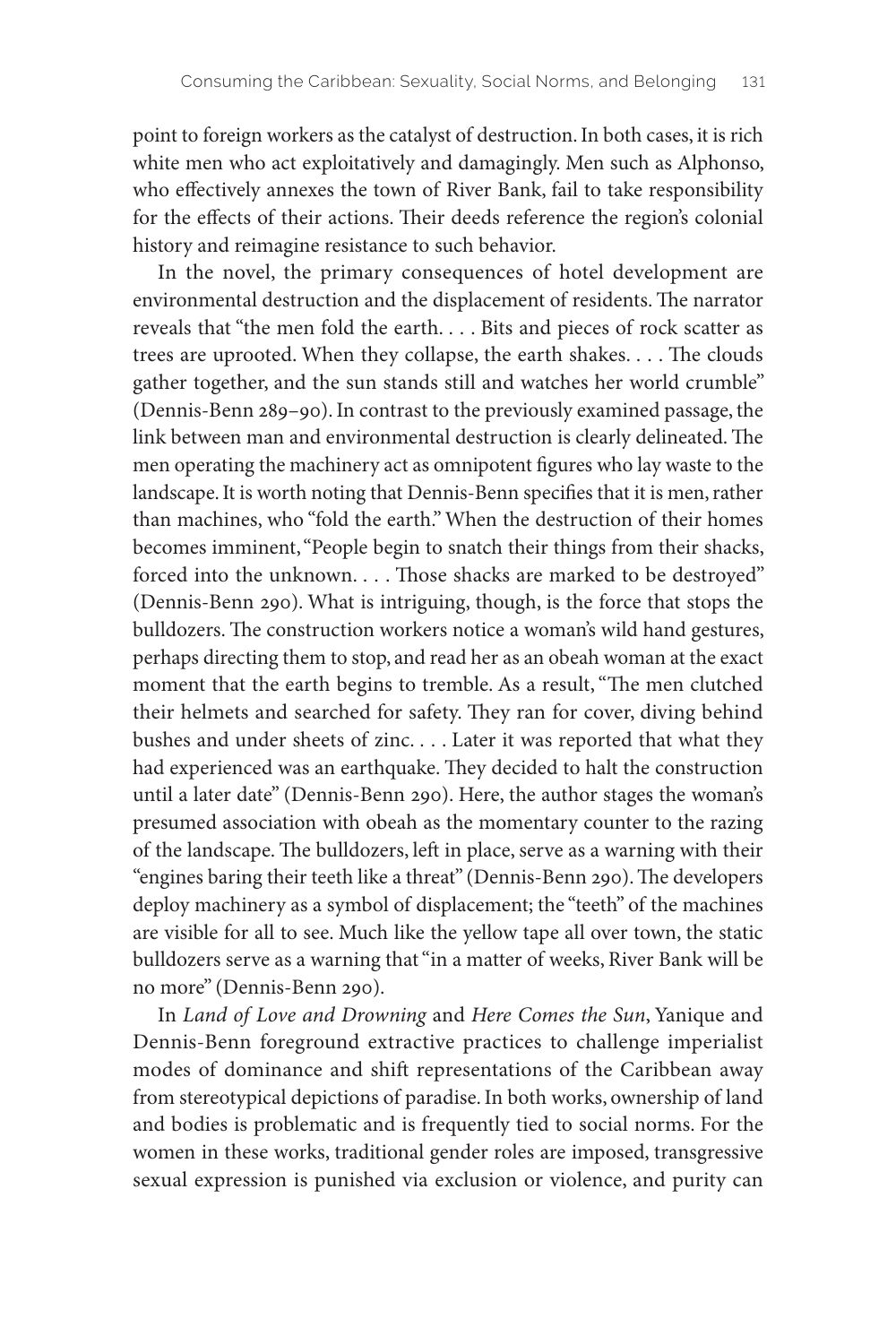be "plucked like a blossoming hibiscus before its time" (Dennis-Benn 96). The International Monetary Fund recognizes that "it is common for only 20 percent of revenue to be returned to the local economy" in allinclusive Caribbean hotels; the works, therefore, can be read as a counter to the economic and environmental realities of mass tourism ("Caribbean Cruises Leave"). With their novels, Yanique and Dennis-Benn call the ethics of development into question.

In painting residents as participants in as well as recipients of exploitative practices, the authors disrupt the colonizer/colonized binary to complicate understandings of intersecting systems of oppression. Margot, who stands at the top of the hill, hires employees to populate her property because she cannot stand living alone. Like Owen Arthur, her sexual needs cannot be satisfied; she "lives from one orgasm to the next," missing Verdene but unwilling to reconnect (Dennis-Benn 334). *Here Comes the Sun* concludes with these lines: "Everything glitters in the new sunlight, just like Margot had always thought it would. Except for her lone, grainy figure on the water's surface, dark in the face of the sun" (Dennis-Benn 345). Margot, as a "pimp" as well as a lesbian, transgresses social norms and defies the heteropatriarchy, the combination of heterosexism and patriarchy that privileges the heterosexual and masculine. Less successful in flaunting social mores is Owen Arthur, a man who is ruled by paraphilic desire and whose actions have profound implications.

In the works, citizenship is associated with normative understandings of sexuality, and transgressing entrenched notions results in exile, loss, and violence for the protagonists and their families. The protagonists, whose parental figures both attempt to dictate their sexual choices, ultimately pursue seclusion to escape continued reprobation. The works detail the consequences of transgressing sexual norms and situate the environment as a symbol for challenges to the protagonists' physical and emotional wellbeing. The authors situate bodies as well as landscapes as sites of politicized struggle. Interestingly, it is at home where the characters come under surveillance; the characters' moves away from home, then, can be read as a rejection of the judgment and exclusion they face from their neighbors. In highlighting the impact of sexual surveillance and the consumptive nature of Caribbean service economies, the authors counter the tourist avatar image that Nair references. Collectively, Yanique and Dennis-Benn's novels position Jamaica and the Virgin Islands as places of false refuge for tourists and spaces of exploitation for residents.